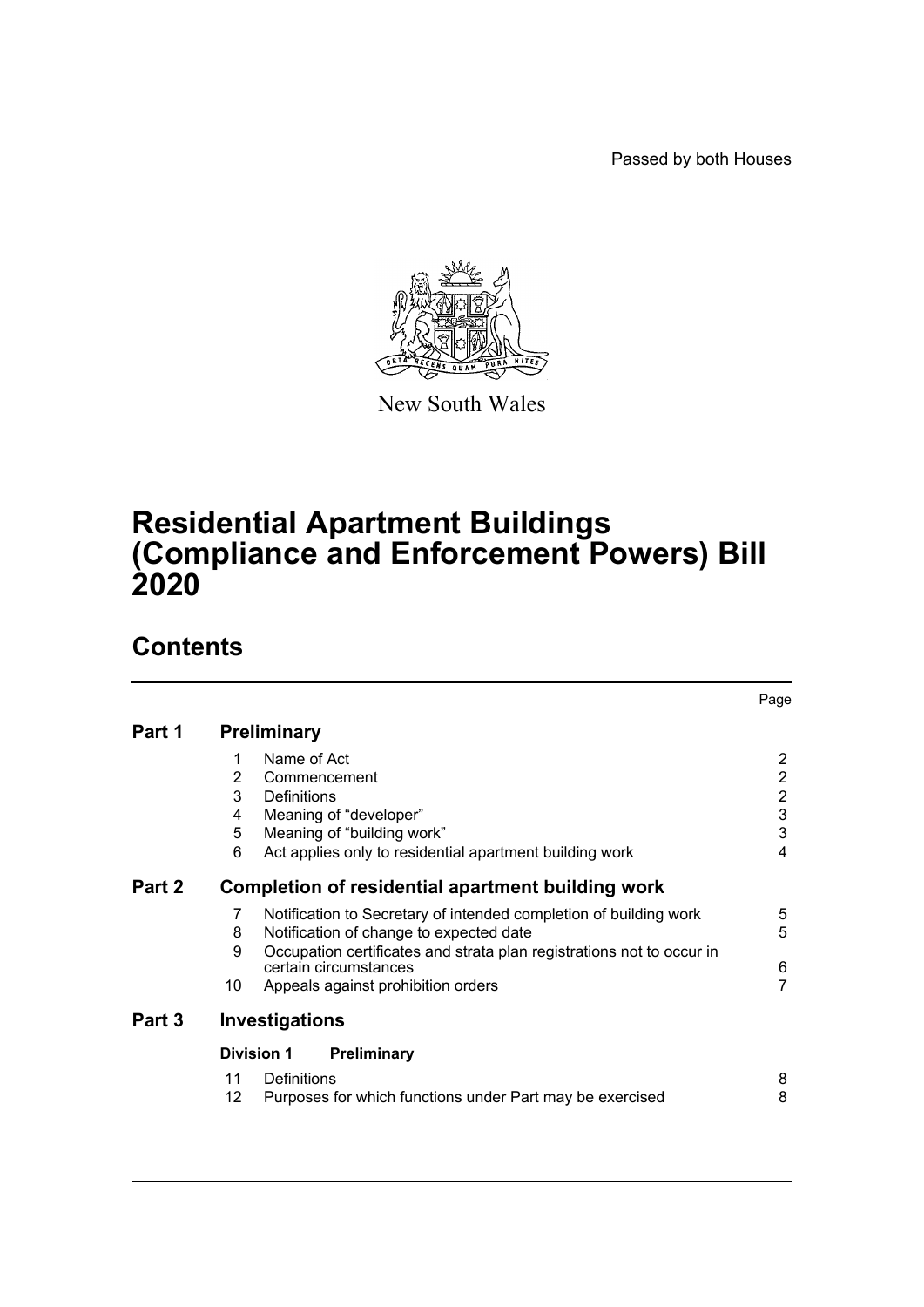|        |                                                                                                                                                                                                                                                                                                                                                                                                 |                                                                                                                                             |                                                                                                                                                                                          | Page                             |  |  |  |  |  |  |
|--------|-------------------------------------------------------------------------------------------------------------------------------------------------------------------------------------------------------------------------------------------------------------------------------------------------------------------------------------------------------------------------------------------------|---------------------------------------------------------------------------------------------------------------------------------------------|------------------------------------------------------------------------------------------------------------------------------------------------------------------------------------------|----------------------------------|--|--|--|--|--|--|
|        | <b>Division 2</b><br><b>Authorised officers</b>                                                                                                                                                                                                                                                                                                                                                 |                                                                                                                                             |                                                                                                                                                                                          |                                  |  |  |  |  |  |  |
|        | 13<br>14<br>15                                                                                                                                                                                                                                                                                                                                                                                  | Identification                                                                                                                              | Appointment of authorised officers<br>Scope of authority                                                                                                                                 | 8<br>9<br>9                      |  |  |  |  |  |  |
|        | <b>Division 3</b>                                                                                                                                                                                                                                                                                                                                                                               |                                                                                                                                             | Information gathering powers                                                                                                                                                             |                                  |  |  |  |  |  |  |
|        | 16<br>17 <sup>2</sup><br>18<br>19                                                                                                                                                                                                                                                                                                                                                               |                                                                                                                                             | Exercise in conjunction with other powers<br>Power of authorised officers to require information and records<br>Power of authorised officers to require answers<br>Recording of evidence | 9<br>9<br>$\boldsymbol{9}$<br>10 |  |  |  |  |  |  |
|        | <b>Division 4</b>                                                                                                                                                                                                                                                                                                                                                                               |                                                                                                                                             | <b>Entry to premises</b>                                                                                                                                                                 |                                  |  |  |  |  |  |  |
|        | 20<br>Power of authorised officers to enter premises<br>21<br>Entry into residential premises only with permission or warrant<br>22<br>Search warrants<br>23<br>Provision of assistance to authorised officers<br>24<br>Powers that may be exercised on premises                                                                                                                                |                                                                                                                                             |                                                                                                                                                                                          |                                  |  |  |  |  |  |  |
|        | <b>Division 5</b><br><b>Miscellaneous</b>                                                                                                                                                                                                                                                                                                                                                       |                                                                                                                                             |                                                                                                                                                                                          |                                  |  |  |  |  |  |  |
|        | 25<br>26<br>27                                                                                                                                                                                                                                                                                                                                                                                  |                                                                                                                                             | Taking possession of records to be used as evidence<br>Obstruction of authorised officers<br>Failure to comply with direction                                                            | 12 <sup>°</sup><br>13<br>13      |  |  |  |  |  |  |
| Part 4 | <b>Remedial actions</b>                                                                                                                                                                                                                                                                                                                                                                         |                                                                                                                                             |                                                                                                                                                                                          |                                  |  |  |  |  |  |  |
|        | 28<br>29<br>30<br>31<br>32                                                                                                                                                                                                                                                                                                                                                                      | Undertakings                                                                                                                                | Stop work orders<br>Appeals against stop work orders<br>Applying for orders to restrain or remedy contraventions<br>Complaints and investigations of practitioners                       | 14<br>14<br>15<br>15<br>15       |  |  |  |  |  |  |
| Part 5 | <b>Rectification of serious defects</b>                                                                                                                                                                                                                                                                                                                                                         |                                                                                                                                             |                                                                                                                                                                                          |                                  |  |  |  |  |  |  |
|        | <b>Division 1</b><br><b>Building work rectification orders</b>                                                                                                                                                                                                                                                                                                                                  |                                                                                                                                             |                                                                                                                                                                                          |                                  |  |  |  |  |  |  |
|        | Power to order rectification<br>33<br>34 Order may specify standards and building work that will satisfy those<br>standards<br>Giving and taking effect of orders<br>35<br>36<br>Reasons for orders to be given<br>Notice to be given to other persons and bodies of order<br>37<br>38<br>Modification of orders<br>Period for compliance with order<br>39<br>Continuing effect of orders<br>40 |                                                                                                                                             |                                                                                                                                                                                          |                                  |  |  |  |  |  |  |
|        | 41<br>42                                                                                                                                                                                                                                                                                                                                                                                        | Occupier of land may be required to permit developer to carry out<br>work<br>Failure to comply with order—carrying out of work by Secretary |                                                                                                                                                                                          |                                  |  |  |  |  |  |  |
|        | 43<br>Use of building work rectification orders in proceedings                                                                                                                                                                                                                                                                                                                                  |                                                                                                                                             |                                                                                                                                                                                          |                                  |  |  |  |  |  |  |
|        | <b>Division 2</b><br><b>Natural justice requirements</b>                                                                                                                                                                                                                                                                                                                                        |                                                                                                                                             |                                                                                                                                                                                          |                                  |  |  |  |  |  |  |
|        | 44                                                                                                                                                                                                                                                                                                                                                                                              | order                                                                                                                                       | Notice to be given of proposed order to person who will be subject to                                                                                                                    | 19                               |  |  |  |  |  |  |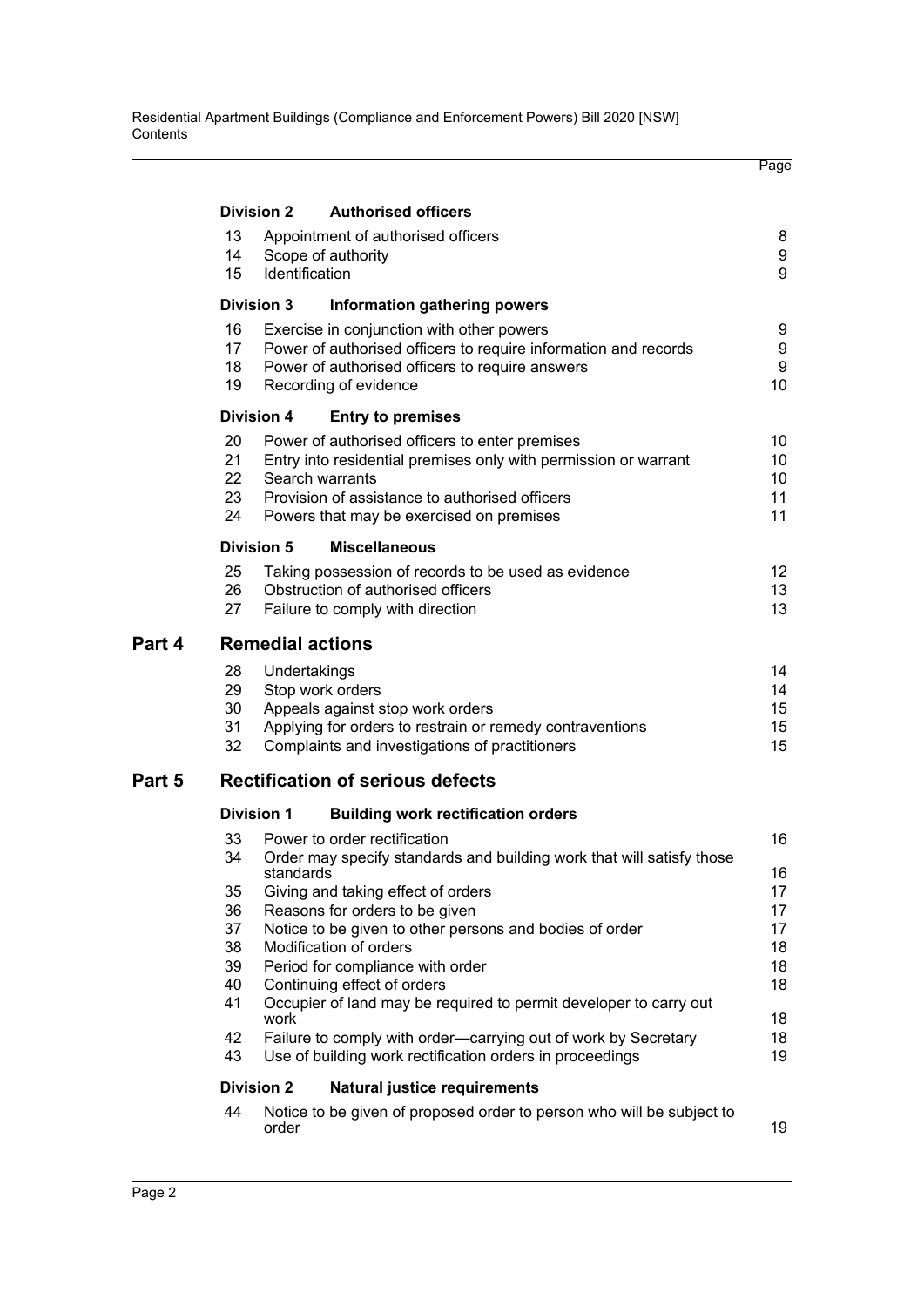Residential Apartment Buildings (Compliance and Enforcement Powers) Bill 2020 [NSW] **Contents** 

|                   |                                                                                                                                                                                                                               |                                                                       |                                                                                                                                                                                 | Page                                         |  |  |  |  |  |
|-------------------|-------------------------------------------------------------------------------------------------------------------------------------------------------------------------------------------------------------------------------|-----------------------------------------------------------------------|---------------------------------------------------------------------------------------------------------------------------------------------------------------------------------|----------------------------------------------|--|--|--|--|--|
|                   | 45<br>Notice to be given to other persons and bodies of proposed order<br>46<br>Making of written representations<br>47<br>Consideration of representations<br>48<br>Procedure after consideration of written representations |                                                                       |                                                                                                                                                                                 |                                              |  |  |  |  |  |
|                   |                                                                                                                                                                                                                               | <b>Division 3</b>                                                     | <b>Appeals</b>                                                                                                                                                                  |                                              |  |  |  |  |  |
|                   | 49<br>50                                                                                                                                                                                                                      |                                                                       | Appeals concerning orders<br>Effect of appeal on order                                                                                                                          | 20<br>21                                     |  |  |  |  |  |
|                   |                                                                                                                                                                                                                               | <b>Division 4</b>                                                     | <b>Compliance cost notices</b>                                                                                                                                                  |                                              |  |  |  |  |  |
|                   | 51<br>52                                                                                                                                                                                                                      | Compliance cost notices<br>Appeals concerning compliance cost notices |                                                                                                                                                                                 |                                              |  |  |  |  |  |
|                   | Division 5<br><b>Miscellaneous</b>                                                                                                                                                                                            |                                                                       |                                                                                                                                                                                 |                                              |  |  |  |  |  |
|                   | 53<br>54<br>55                                                                                                                                                                                                                |                                                                       | Combined orders<br>Orders may be given to 2 or more persons<br>Notice in respect of building work caused to be carried out by more                                              | 22<br>22                                     |  |  |  |  |  |
|                   |                                                                                                                                                                                                                               |                                                                       | than 1 developer                                                                                                                                                                | 22                                           |  |  |  |  |  |
| Part 6            | <b>Offences</b>                                                                                                                                                                                                               |                                                                       |                                                                                                                                                                                 |                                              |  |  |  |  |  |
|                   | 56<br>57<br>58<br>59<br>60<br>61                                                                                                                                                                                              |                                                                       | Proceedings for offences<br>Penalty notices<br>Offences by bodies corporate<br>Continuing offences<br>Onus of proof regarding reasonable excuse<br><b>Building Commissioner</b> | 23<br>23<br>24<br>24<br>24<br>24             |  |  |  |  |  |
| Part 7            |                                                                                                                                                                                                                               | <b>Miscellaneous</b>                                                  |                                                                                                                                                                                 |                                              |  |  |  |  |  |
|                   | 62<br>63<br>64<br>65<br>66<br>67<br>68<br>69                                                                                                                                                                                  | Delegation<br>Regulations<br>Review of Act                            | Register of orders<br>Disclosure and misuse of information<br>Exchange of information<br>Personal liability<br>Service of documents                                             | 25<br>25<br>25<br>26<br>26<br>27<br>27<br>27 |  |  |  |  |  |
| <b>Schedule 1</b> |                                                                                                                                                                                                                               | Savings, transitional and other provisions                            |                                                                                                                                                                                 |                                              |  |  |  |  |  |
| <b>Schedule 2</b> |                                                                                                                                                                                                                               | Amendment of other legislation                                        |                                                                                                                                                                                 |                                              |  |  |  |  |  |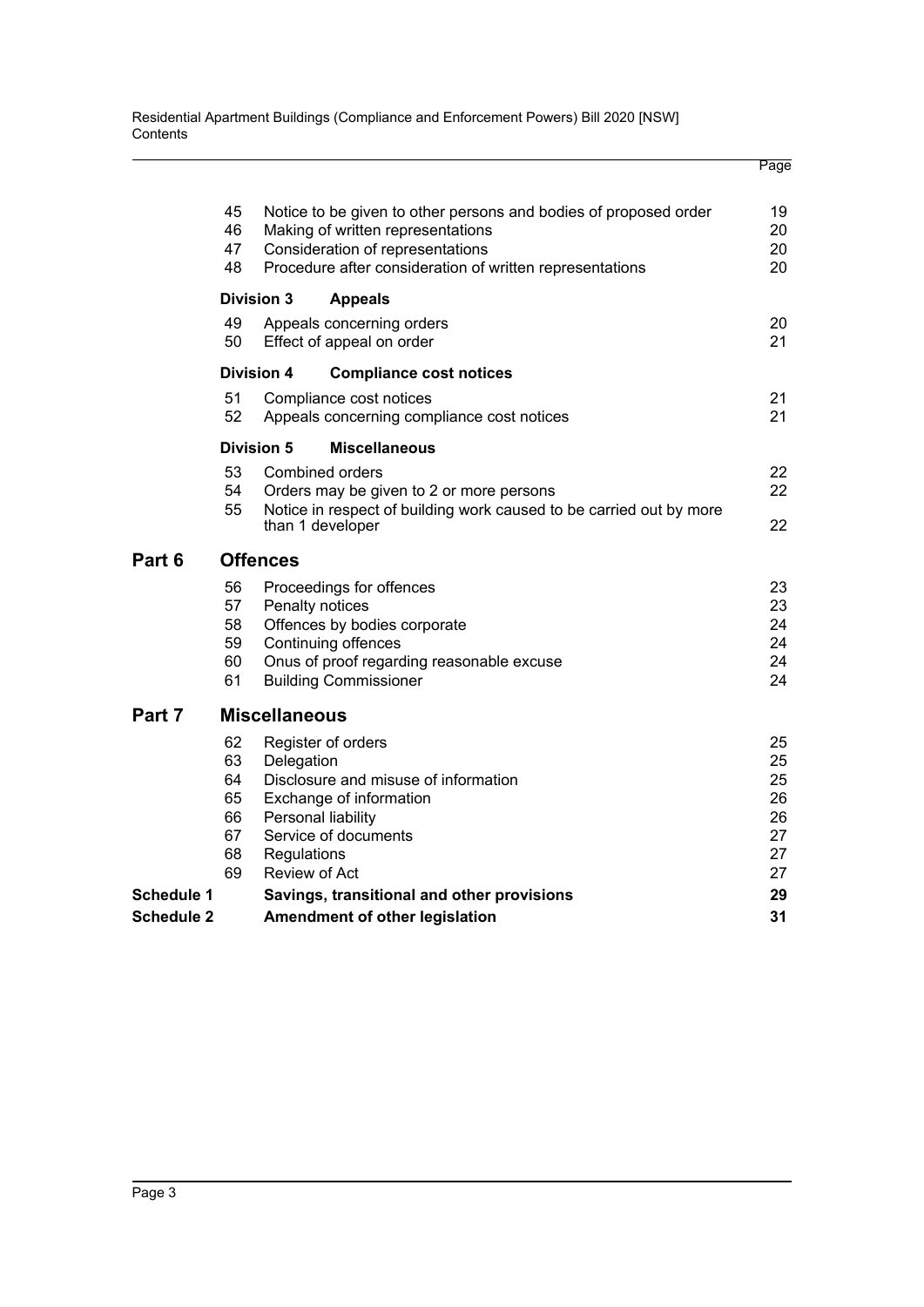*I certify that this public bill, which originated in the Legislative Assembly, has finally passed the Legislative Council and the Legislative Assembly of New South Wales.*

> *Clerk of the Legislative Assembly. Legislative Assembly, Sydney, , 2020*



New South Wales

# **Residential Apartment Buildings (Compliance and Enforcement Powers) Bill 2020**

Act No , 2020

An Act with respect to compliance with, and the enforcement of, certain building and construction legislation and codes; and for other purposes.

*I have examined this bill and find it to correspond in all respects with the bill as finally passed by both Houses.*

*Assistant Speaker of the Legislative Assembly.*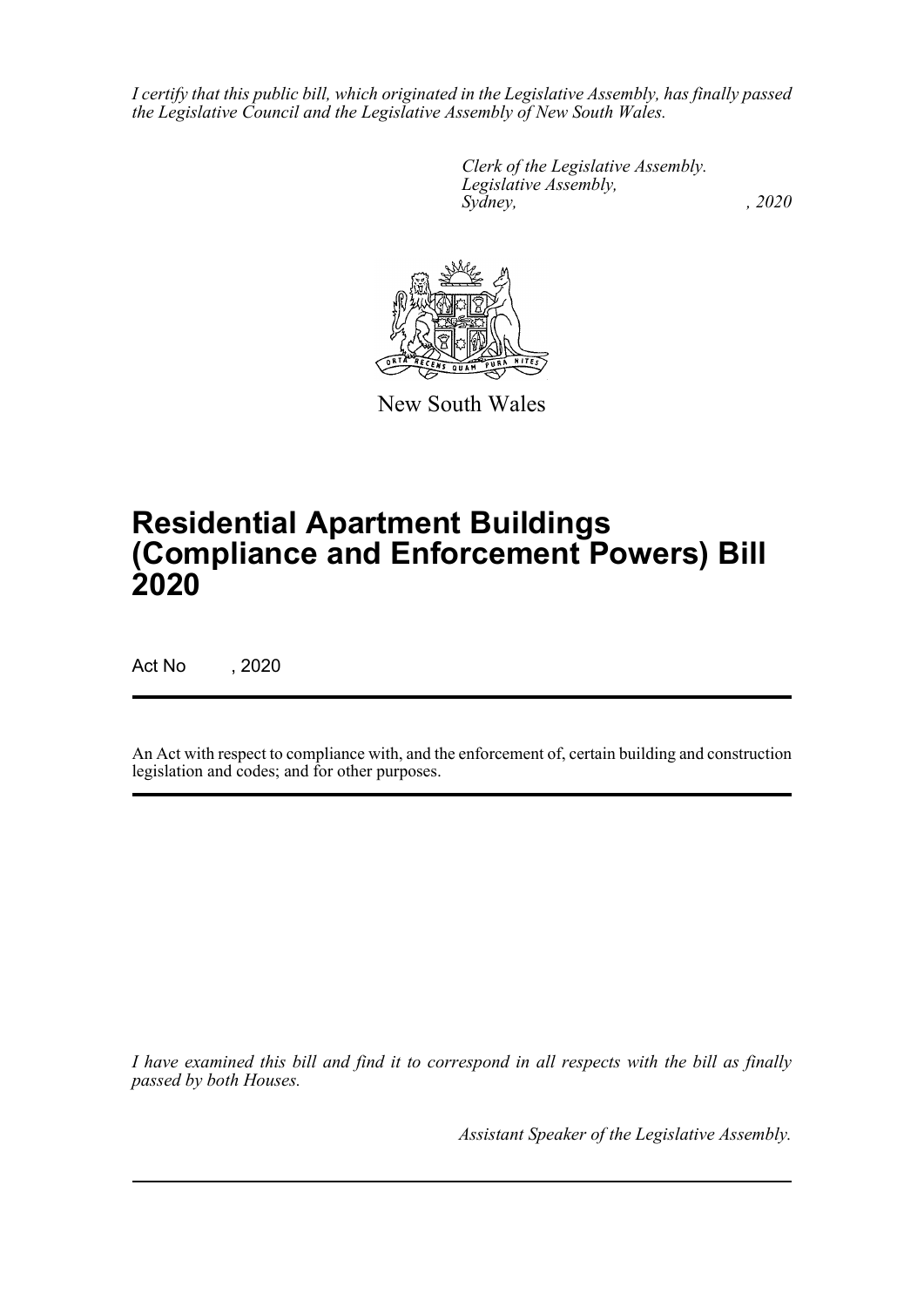**The Legislature of New South Wales enacts—**

## <span id="page-4-1"></span><span id="page-4-0"></span>**Part 1 Preliminary**

## **1 Name of Act**

This Act is the *Residential Apartment Buildings (Compliance and Enforcement Powers) Act 2020*.

## <span id="page-4-2"></span>**2 Commencement**

This Act commences on 1 September 2020.

## <span id="page-4-3"></span>**3 Definitions**

 $(1)$  In this Act—

*approved plans*, in relation to building work, means the following—

- (a) approved plans and specifications issued with respect to a construction certificate or complying development certificate for the building work under the *Environmental Planning and Assessment Act 1979*, together with any variations to those plans and specifications for the purposes of those certificates effected or approved in accordance with that Act,
- (b) regulated designs under the *Design and Building Practitioners Act 2020*,
- (c) any other plans prescribed by the regulations for the purposes of this definition.

*Building Code of Australia* has the same meaning as in the *Environmental Planning and Assessment Act 1979*.

*Building Commissioner* means the Building Commissioner referred to in section 61. *building element* has the same meaning as in the *Design and Building Practitioners Act 2020*, and includes any element of a building that is prescribed by the regulations for the purposes of this definition.

*building product* means any product, material or other thing that is, or could be, used in a building.

*building work*—see section [5](#page-5-1).

*building work rectification order*—see section [33.](#page-18-2)

*class* of building means a building of that class as recognised by the *Building Code of Australia*.

*completion*, in relation to building work, means the date that the occupation certificate for the building or part of a building to which the building work relates was issued.

*Department* means the Department of Customer Service.

*developer*—see section [4](#page-5-0).

*expected completion amendment notice*—see section [8](#page-7-2).

*expected completion notice*—see section [7](#page-7-1).

*expected date*—see section [7\(](#page-7-1)2).

*function* includes a power, authority or duty, and *exercise* a function includes perform a duty.

*occupation certificate* means an occupation certificate issued under the *Environmental Planning and Assessment Act 1979*.

*owners corporation* for a strata scheme means the owners corporation for the strata scheme constituted under the *Strata Schemes Management Act 2015*.

*prohibition order*—see section [9.](#page-8-0)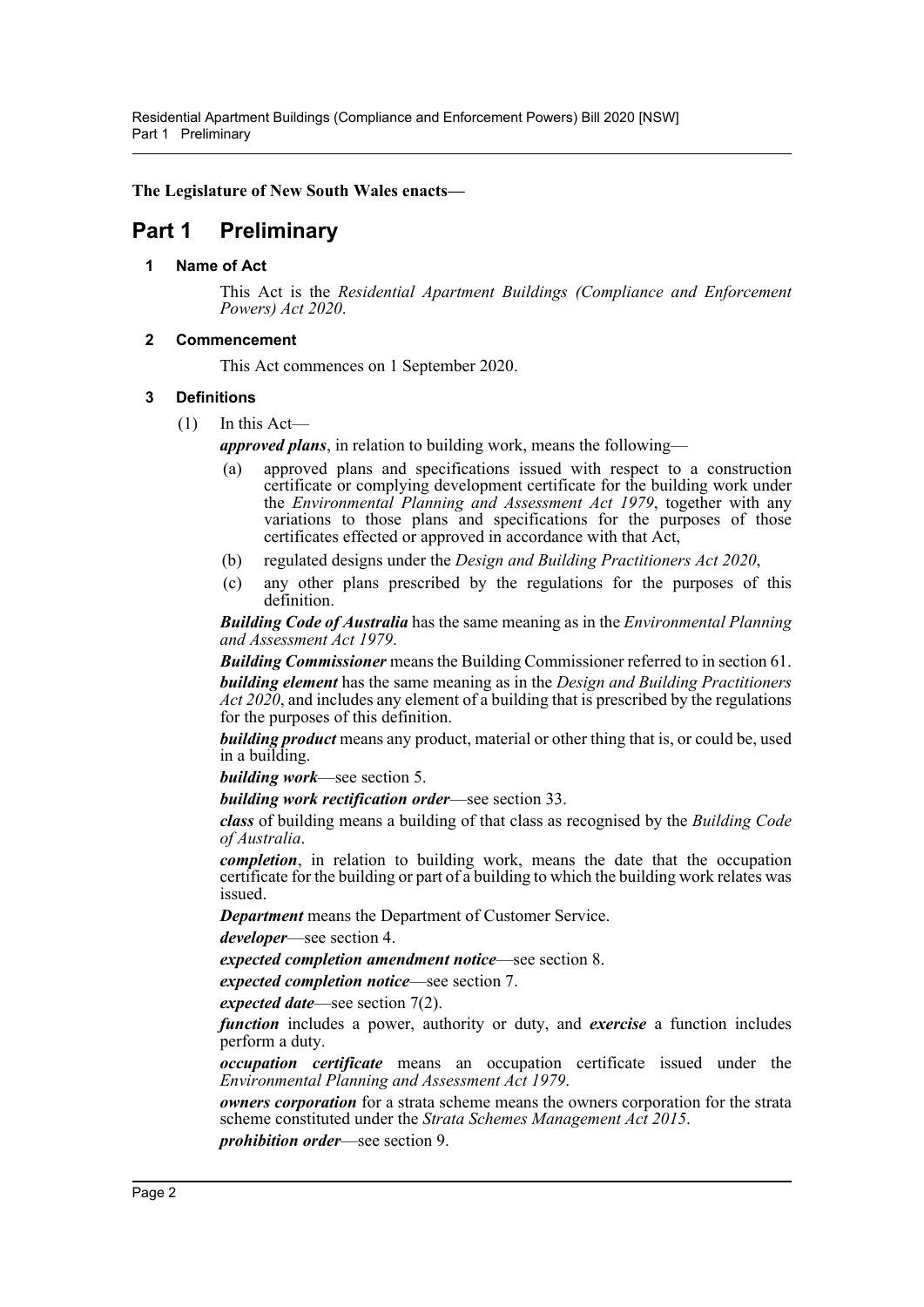*residential apartment building* means a class 2 building within the meaning of the *Building Code of Australia*, and includes any building containing a part that is classified as a class 2 component, but does not include any building or part of a building excluded from this definition by the regulations.

*Secretary* means the Secretary of the Department.

*serious defect*, in relation to a building, means—

- (a) a defect in a building element that is attributable to a failure to comply with the performance requirements of the *Building Code of Australia*, the relevant Australian Standards or the relevant approved plans, or
- (b) a defect in a building product or building element that—
	- (i) is attributable to defective design, defective or faulty workmanship or defective materials, and
	- (ii) causes or is likely to cause—
		- (A) the inability to inhabit or use the building (or part of the building) for its intended purpose, or
		- (B) the destruction of the building or any part of the building, or
		- (C) a threat of collapse of the building or any part of the building, or
- (c) a defect of a kind that is prescribed by the regulations as a serious defect, or
- (d) the use of a building product (within the meaning of the *Building Products (Safety) Act 2017*) in contravention of that Act.

#### *stop work order*—see section [29](#page-16-2).

*strata building* means a building containing a lot or part of a lot that is the subject of a strata scheme.

*strata plan* has the same meaning as in the *Strata Schemes Development Act 2015*.

*strata scheme* has the same meaning as in the *Strata Schemes Development Act 2015*. **Note.** The *Interpretation Act 1987* contains definitions and other provisions that affect the interpretation and application of this Act.

(2) Notes included in this Act do not form part of this Act.

#### <span id="page-5-0"></span>**4 Meaning of "developer"**

For the purposes of this Act, a *developer*, in relation to building work, means any of the following persons, but does not include any person excluded from this definition by the regulations—

- (a) the person who contracted or arranged for, or facilitated or otherwise caused, (whether directly or indirectly) the building work to be carried out,
- (b) if the building work is the erection or construction of a building or part of a building—the owner of the land on which the building work is carried out at the time the building work is carried out,
- (c) the principal contractor for the building work within the meaning of the *Environmental Planning and Assessment Act 1979*,
- (d) in relation to building work for a strata scheme—the developer of the strata scheme within the meaning of the *Strata Schemes Management Act 2015*,
- (e) any other person prescribed by the regulations for the purposes of this definition.

## <span id="page-5-1"></span>**5 Meaning of "building work"**

- (1) For the purposes of this Act, *building work*
	- (a) means any physical activity involved in the erection of a building, and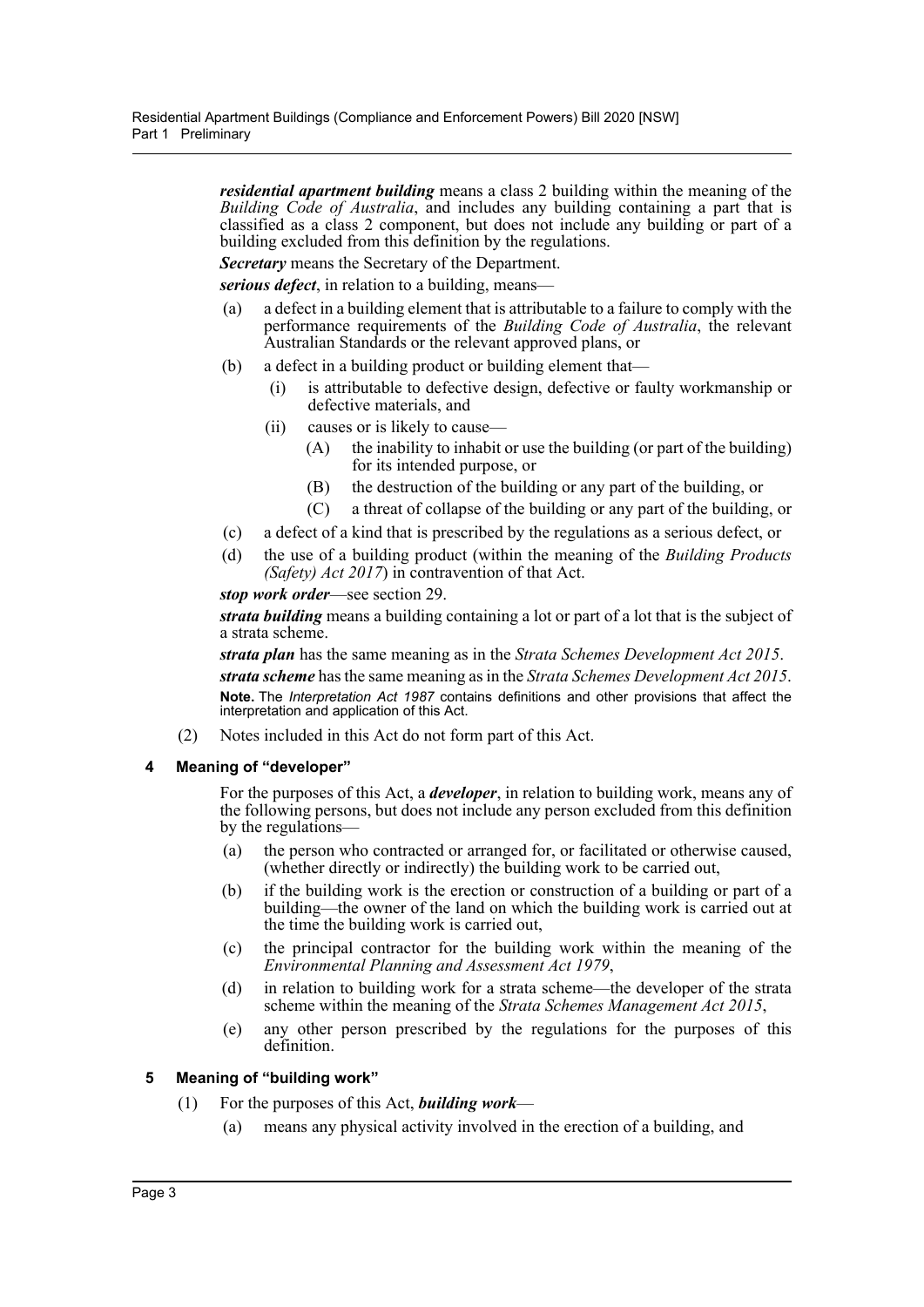- (b) includes work involved in, or involved in coordinating or supervising work involved in, one or more of the following—
	- (i) the construction of a building or part of a building,
	- (ii) the making of alterations or additions to a building or part of a building,
	- (iii) the repair, renovation or protective treatment of a building or part of a building.
- (2) The regulations may—
	- (a) prescribe additional work that is building work for the purposes of this Act, and
	- (b) exclude work from being building work for the purposes of this Act.

## <span id="page-6-0"></span>**6 Act applies only to residential apartment building work**

- (1) The exercise of any function under this Act applies only to building work in respect of a residential apartment building that—
	- (a) is or was authorised to commence in accordance with a construction certificate or complying development certificate issued under the *Environmental Planning and Assessment Act 1979*, and
	- (b) has not been completed or has been completed within the period of 10 years before the exercise of that function.
- (2) The regulations may provide that a specified provision, or specified provisions, of this Act extend to other classes of buildings (within the meaning of the *Building Code of Australia*).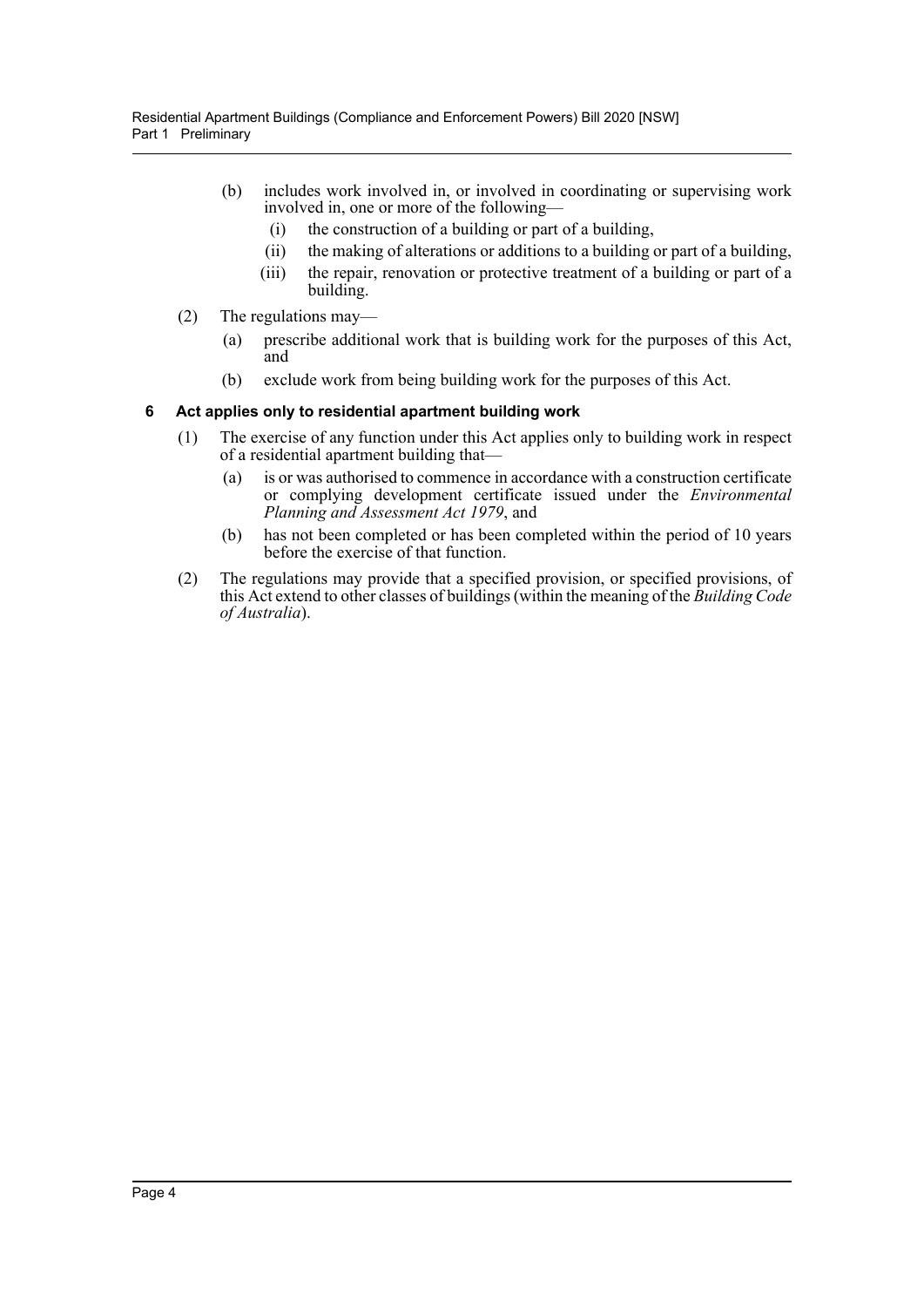# <span id="page-7-1"></span><span id="page-7-0"></span>**Part 2 Completion of residential apartment building work**

## **7 Notification to Secretary of intended completion of building work**

- (1) A developer in relation to building work must not cause or permit an application to be made for an occupation certificate for any part of a residential apartment building for which the building work is being or was carried out unless, at least 6 months, but not more than 12 months, before that application is made, the developer notified the Secretary, or caused the Secretary to be notified, of that proposed application (an *expected completion notice*).
- (2) The expected completion notice must set out the date that the developer expects to make the application for the occupation certificate for the building or part of the building (the *expected date*).
- (3) Despite subsection (1), if, at the commencement of building work for a new building, the developer expects to make the application for the occupation certificate for the building or part of the building within less than 6 months, the developer must give the Secretary, or cause the Secretary to be given, an expected completion notice within 30 days of the commencement of that building work.
- (4) The expected completion notice is to be given in a manner and form approved by the Secretary.
- (5) The regulations may provide that the expected completion notice may be given to another person in the manner and form prescribed as an alternative to being given to the Secretary.
- (6) If there is more than 1 developer in relation to a residential apartment building, it is a defence to a prosecution for an offence under this section if the defendant proves that another developer gave the required expected completion notice to the Secretary (or other person prescribed under subsection (5)).

Maximum penalty—1,000 penalty units (in the case of a body corporate) or 200 penalty units (in any other case).

## <span id="page-7-2"></span>**8 Notification of change to expected date**

- (1) If a developer becomes aware that circumstances have changed so that the developer expects an application for the occupation certificate for a residential apartment building or part of a residential apartment building to be made on a different date than the expected date specified in an expected completion notice, the developer must notify the Secretary of the new expected date (an *expected completion amendment notice*).
- (2) The expected completion amendment notice must be given—
	- (a) within 7 days of the developer becoming aware of the change in circumstances, and
	- (b) in a manner and form approved by the Secretary.
- (3) The regulations may provide that the expected completion amendment notice may be given to another person in the manner and form prescribed as an alternative to being given to the Secretary.
- (4) This section does not apply if the new expected date is within 60 days of the expected date specified in the expected completion notice given to the Secretary in relation to the building work.
- (5) A developer may give more than 1 expected completion amendment notice in accordance with this section and, for the purposes of any subsequent notice, a reference in this section to the expected date specified in an expected completion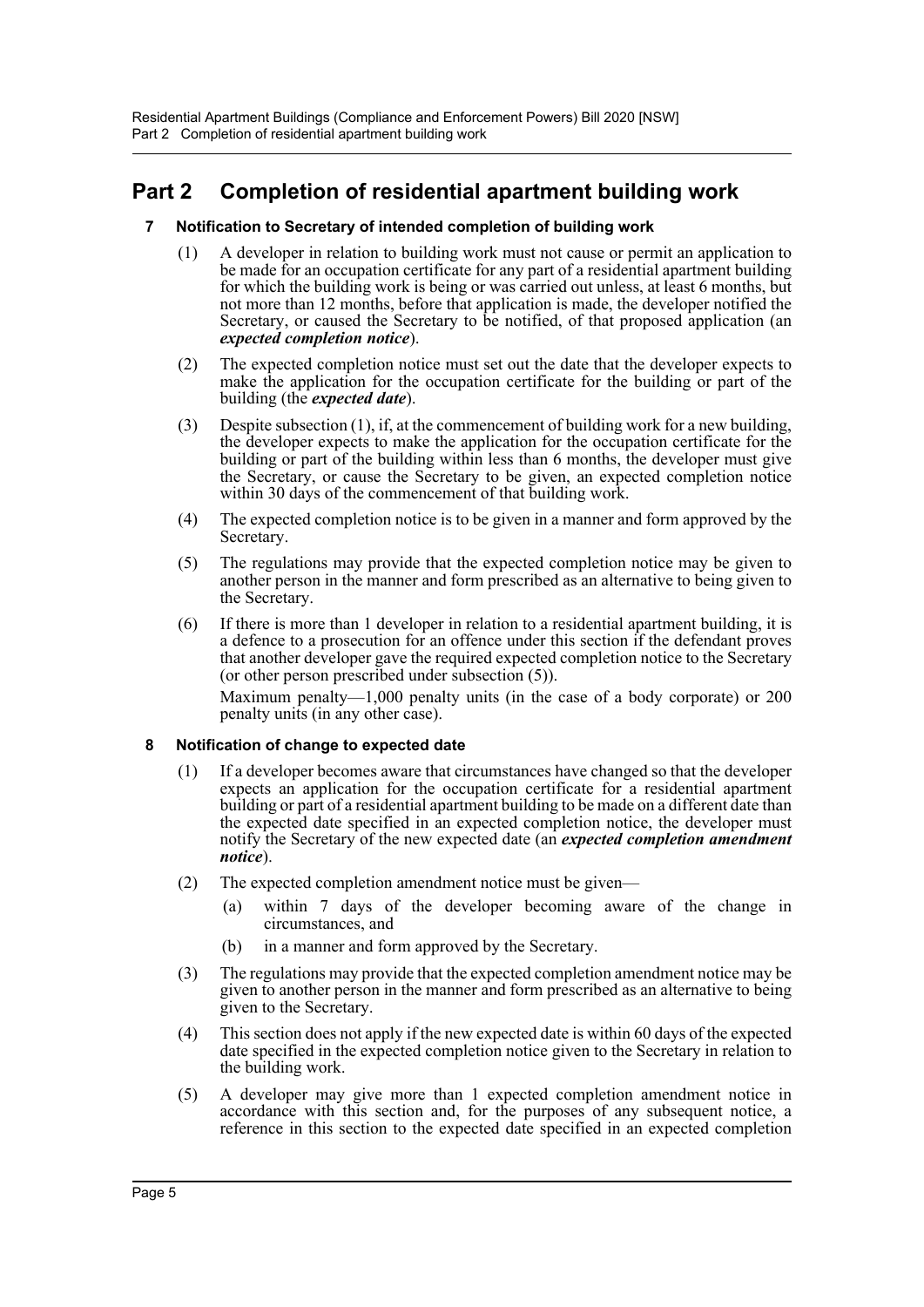notice is to be taken to be a reference to the new expected date specified in the most recent expected completion amendment notice given by the developer.

(6) If there is more than 1 developer in relation to a residential apartment building, it is a defence to a prosecution for an offence under this section if the defendant proves that another developer gave the required expected completion amendment notice to the Secretary (or other person prescribed under subsection (3)).

Maximum penalty—500 penalty units (in the case of a body corporate) or 100 penalty units (in any other case).

#### <span id="page-8-0"></span>**9 Occupation certificates and strata plan registrations not to occur in certain circumstances**

- (1) The Secretary may make an order prohibiting the issue of an occupation certificate in relation to a residential apartment building and, if relevant, the registration of a strata plan for a strata scheme in relation to a residential apartment building (a *prohibition order*) if any one or more of the following apply-
	- (a) the expected completion notice required to be given to the Secretary under this Part was not given or was given less than 6 months before the application for the occupation certificate was made (unless the expected completion notice was duly given under section [7\(](#page-7-1)3)),
	- (b) an expected completion amendment notice of a new expected date required to be given to the Secretary under this Part was not given or was given less than 6 months before the application for the occupation certificate was made,
	- (c) the Secretary is satisfied that a serious defect in the building exists,
	- (d) any building bond required under section 207 of the *Strata Schemes Management Act 2015* in relation to the building has not been given to the Secretary.
- (2) Without limiting subsection  $(1)(c)$ , the Secretary may be satisfied that a serious defect in a building exists if—
	- (a) a building work rectification order has been made in relation to the building and has not been revoked, or
	- (b) a development control order under the *Environmental Planning and Assessment Act 1979* relating to defects in building work has been made in relation to the building and has not been revoked.
- (3) If the Secretary makes a prohibition order, the Secretary must give the following persons notice of the making of the order—
	- (a) the relevant local council,
	- (b) if the local council is not the certifier in relation to the building work—the principal certifier,
	- (c) a developer in relation to the building work,
	- (d) if the owner of the land concerned is not the developer—the owner of the land concerned,
	- (e) the Registrar-General,
	- (f) any other person prescribed by the regulations.
- (4) A prohibition order remains in force until one of the following occurs—
	- (a) the order is revoked by the Secretary,
	- (b) the term (if any) of the order ends.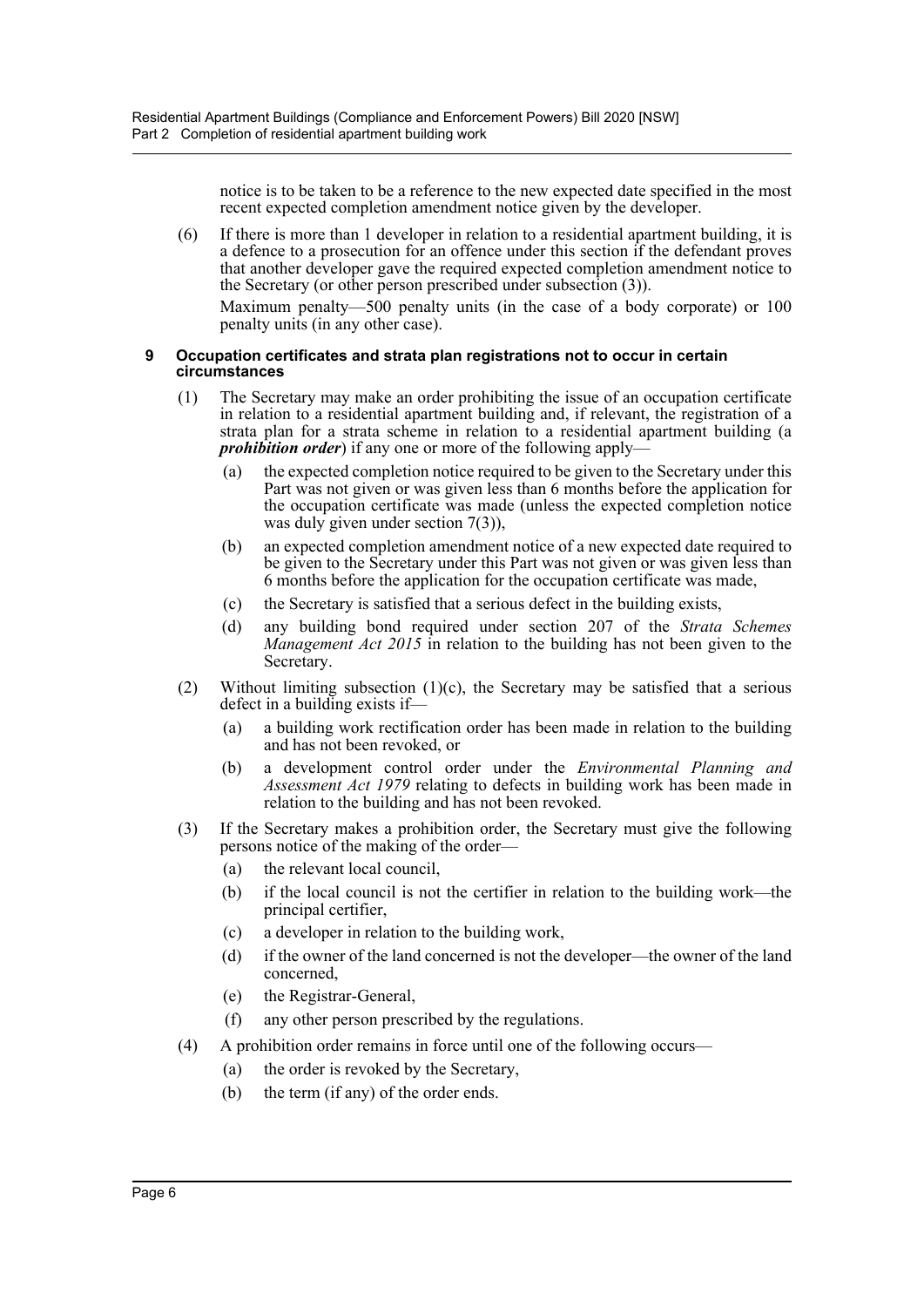- (5) The Secretary is not required to give notice to a person under subsection (3) if the Secretary is unable, after making reasonable inquiries, to ascertain the identity of, or to locate, the person to whom notice would otherwise be required to be given.
- (6) An occupation certificate issued in contravention of a prohibition order is invalid.
- (7) A principal certifier (other than a council) must not issue an occupation certificate in contravention of a prohibition order. Maximum penalty (subsection  $(7)$ )—1,000 penalty units (in the case of a body corporate) or 200 penalty units (in any other case).

## <span id="page-9-0"></span>**10 Appeals against prohibition orders**

- (1) A developer in relation to a residential apartment building to which a prohibition order applies may appeal against the order to the Land and Environment Court within 30 days of notice of the order being given unless the Court grants leave for it to be made after that time.
- (2) The lodging of an appeal does not, except to the extent that the Land and Environment Court otherwise directs in relation to the appeal, operate to stay action on the order appealed against.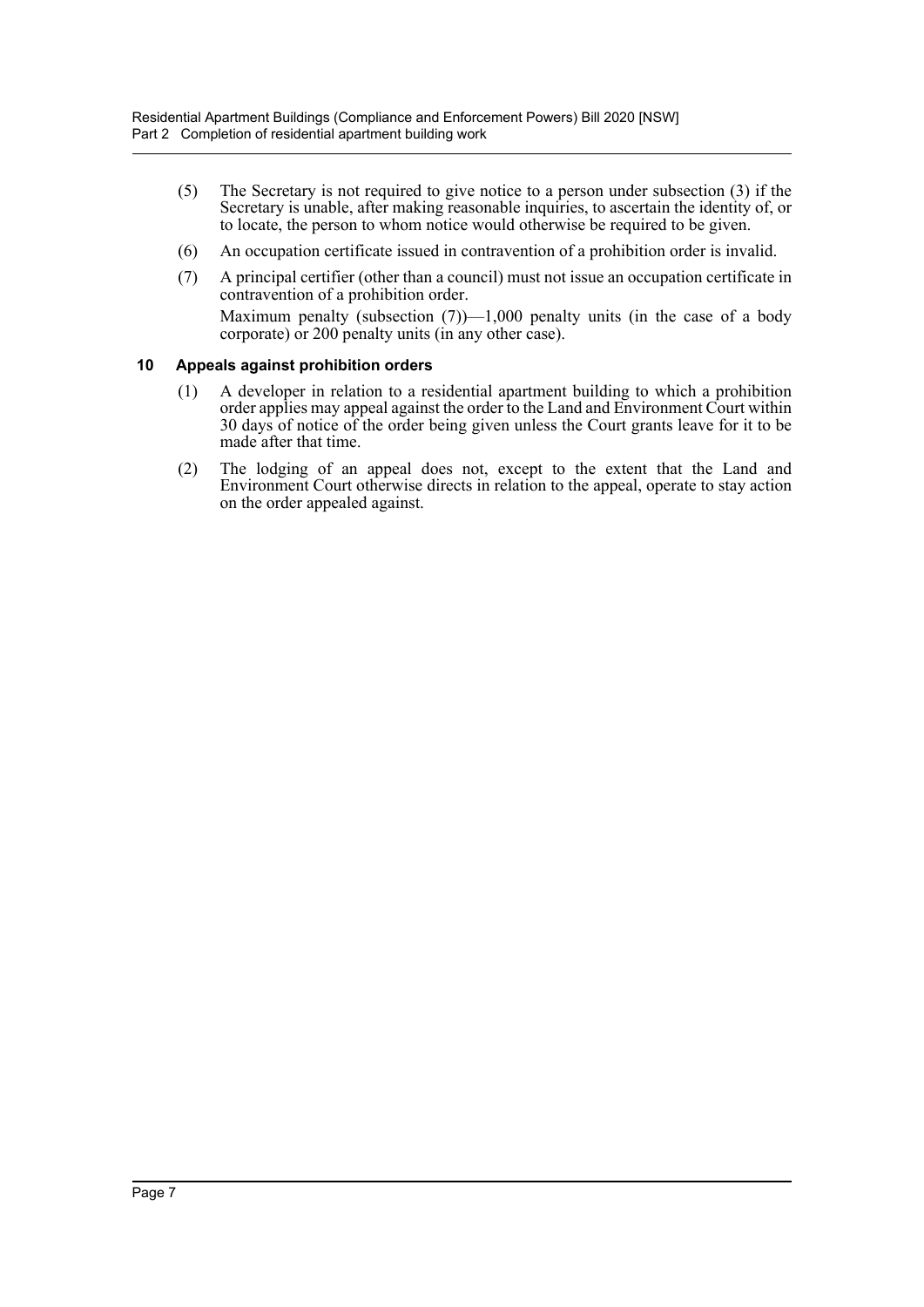# <span id="page-10-0"></span>**Part 3 Investigations**

## <span id="page-10-1"></span>**Division 1 Preliminary**

## <span id="page-10-2"></span>**11 Definitions**

In this Part—

*authorised officer* means—

- (a) the Building Commissioner, and
- (b) any person appointed under Division 2.

*motor vehicle* has the same meaning as in the *Road Transport Act 2013*.

*occupier* of premises means the person who has the management or control of the premises.

*premises* includes—

- (a) a building or structure, or
- (b) land or a place (whether enclosed or built on or not), or
- (c) a mobile plant, motor vehicle, vessel or aircraft.

*records* includes plans, specifications, maps, reports, books and other documents (whether in writing, electronic form or otherwise).

*specify* an act, matter or thing includes—

- (a) describe the act, matter or thing, and
- (b) specify a class of acts, matters or things.

*vessel* means any kind of vessel used in navigation.

## <span id="page-10-3"></span>**12 Purposes for which functions under Part may be exercised**

- (1) An authorised officer may exercise the functions conferred by this Part for 1 or more of the following purposes—
	- (a) investigating, monitoring and enforcing compliance with the following in carrying out building work—
		- (i) this Act and the regulations,
		- (ii) the performance requirements of the *Building Code of Australia*,
		- (iii) the relevant Australian Standards,
		- (iv) the relevant approved plans,
	- (b) investigating whether buildings have serious defects,
	- (c) obtaining information or records for purposes connected with the administration of this Act,
	- (d) enforcing, administering or executing this Act.
- (2) In this Part, a reference to an *authorised purpose* is a reference to a purpose referred to in subsection (1).

## <span id="page-10-4"></span>**Division 2 Authorised officers**

## <span id="page-10-5"></span>**13 Appointment of authorised officers**

The Secretary may appoint any of the following persons as an authorised officer for the purposes of this Part—

(a) an employee of the Department,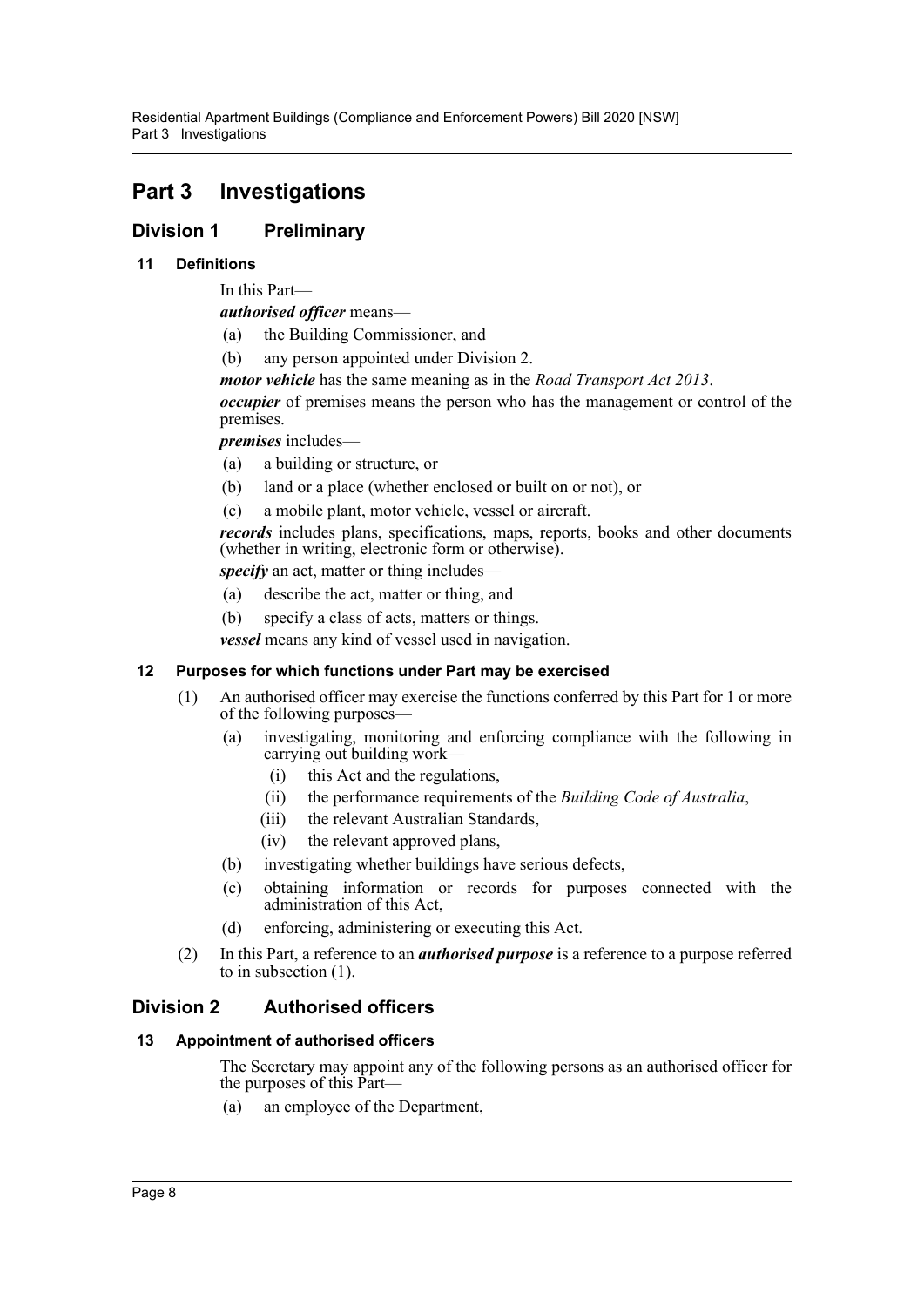- (b) a person who is an investigator within the meaning of the *Fair Trading Act 1987*,
- (c) a person who is a council investigation officer within the meaning of Division 9.2 of the *Environmental Planning and Assessment Act 1979*,
- (d) a person belonging to a class of persons prescribed by the regulations.

## <span id="page-11-0"></span>**14 Scope of authority**

- (1) An authorisation of a person as an authorised officer may be given generally, or subject to conditions, limitations or restrictions or only for limited purposes.
- (2) If an authorisation is given subject to conditions, limitations or restrictions or only for limited purposes, nothing in this Act authorises or requires the authorised officer to act in contravention of the conditions, limitations or restrictions or for other purposes.

## <span id="page-11-1"></span>**15 Identification**

- (1) Every authorised officer is to be provided with an identification card as an authorised officer by the Secretary.
- (2) The Secretary may decide not to issue an identification card to an investigator within the meaning of the *Fair Trading Act 1987* who is appointed as an authorised officer.
- (3) In that case, the person's certificate of identification as an investigator is taken to be the person's identification card as an authorised officer.
- (4) An authorised officer must, if requested to do so when exercising a function under this Act by a person affected by the exercise of the function, produce to the person the officer's identification card as an authorised officer.

## <span id="page-11-2"></span>**Division 3 Information gathering powers**

## <span id="page-11-3"></span>**16 Exercise in conjunction with other powers**

A power conferred by this Division may be exercised whether or not a power of entry under Division 4 is being exercised.

## <span id="page-11-4"></span>**17 Power of authorised officers to require information and records**

- (1) An authorised officer may, by written notice given to a person, direct the person to give to the officer or another authorised officer information or records (or both) as the authorised officer may require for an authorised purpose.
- (2) The notice must specify the manner in which information or records are required to be given and a reasonable time by which the information or records are required to be given.
- (3) The notice may only require a person to give existing records that are in the person's possession or that are within the person's power to obtain lawfully.
- (4) The person to whom a record is given under this Division may take copies of it.
- (5) If a record directed to be given under this Division is in electronic, mechanical or other form, the record must be given in written form, unless the notice otherwise provides.

## <span id="page-11-5"></span>**18 Power of authorised officers to require answers**

(1) An authorised officer may direct a person whom the authorised officer suspects on reasonable grounds to have knowledge of matters with respect to which information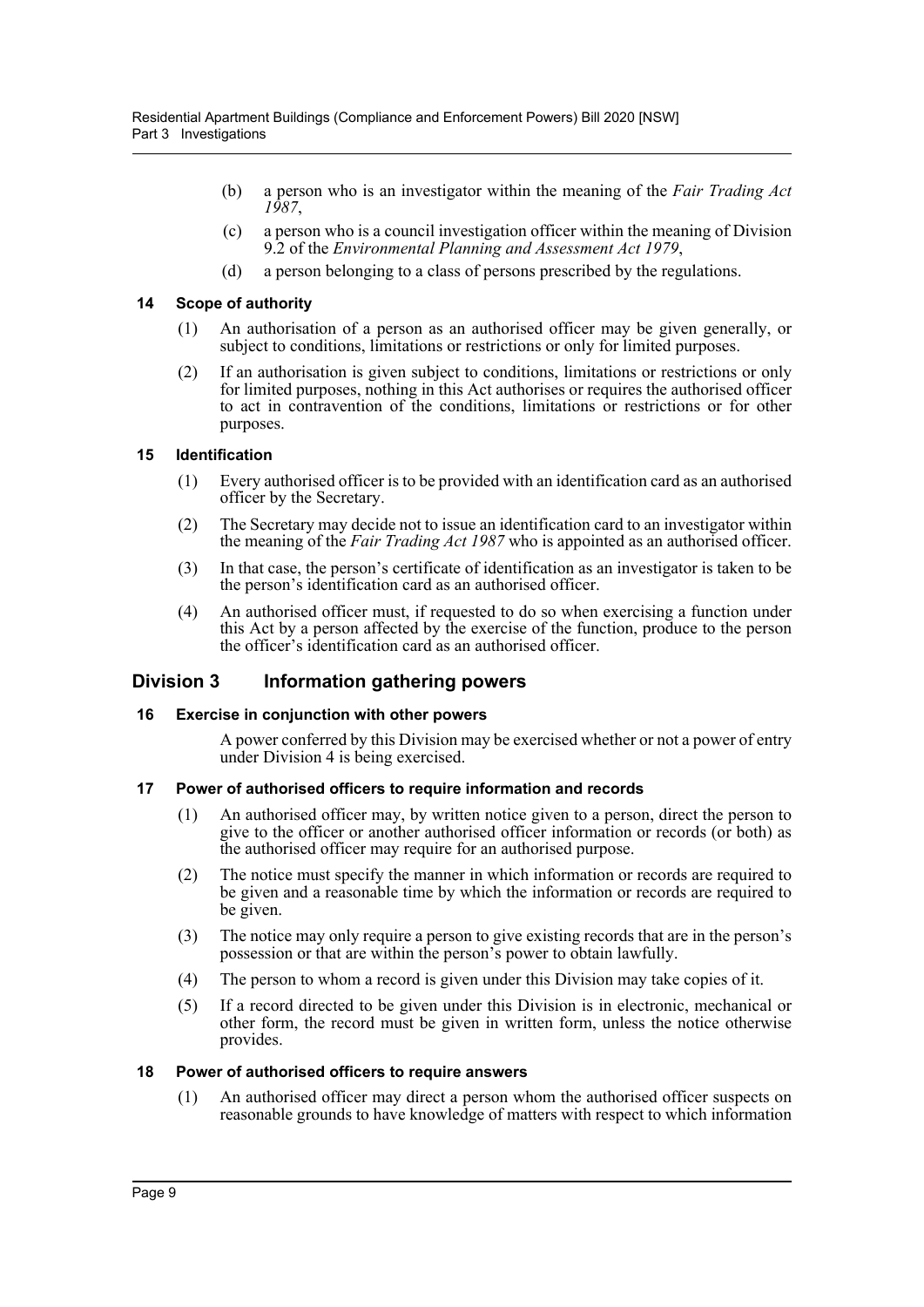is reasonably required for an authorised purpose to answer questions with respect to those matters.

- (2) An authorised officer may, by written notice, direct a person to attend at a specified place and time to answer questions under this section if attendance at that place is reasonably required in order that the questions can be properly put and answered.
- (3) An authorised officer may, by written notice, direct a body corporate to nominate, in writing within the time specified in the notice, a director or other officer of the body corporate to be the body corporate's representative for the purpose of answering questions under this section.
- (4) Answers given by a person nominated under subsection (3) bind the body corporate.
- (5) The place and time at which a person may be directed to attend is to be a place and time nominated by the authorised officer that is reasonable in the circumstances.

## <span id="page-12-0"></span>**19 Recording of evidence**

- (1) An authorised officer may cause questions and answers to questions given under this Division to be recorded if the officer has informed the person who is to be questioned that the record is to be made.
- (2) A record may be made using sound recording apparatus or audio visual apparatus, or another method determined by the authorised officer.
- (3) A copy of the record must be provided by the authorised officer to the person who is questioned as soon as practicable after it is made.
- (4) A record may be made under this section despite the provisions of another law.

## <span id="page-12-1"></span>**Division 4 Entry to premises**

## <span id="page-12-2"></span>**20 Power of authorised officers to enter premises**

- (1) An authorised officer may enter any premises at a reasonable hour in the daytime or at an hour during which business (including building work) is in progress or is usually carried on at the premises.
- (2) A power to enter premises conferred by this Act authorises entry by foot, vehicle, vessel or aircraft or by any other means.
- (3) Entry to premises may be effected with or without the authority of a search warrant.
- (4) When exercising a power of entry under this Division, an authorised officer may be accompanied by any assistants that the authorised officer considers necessary.

## <span id="page-12-3"></span>**21 Entry into residential premises only with permission or warrant**

- (1) This Division does not empower an authorised officer to enter a part of premises used only for residential purposes without the permission of the occupier or the authority of a search warrant.
- (2) This section does not limit entry onto common property under a strata scheme (within the meaning of the *Strata Schemes Development Act 2015*) or association property under a scheme (within the meaning of the *Community Land Management Act 1989*).

## <span id="page-12-4"></span>**22 Search warrants**

(1) An authorised officer under this Act may apply to an issuing officer for the issue of a search warrant if the authorised officer believes on reasonable grounds that—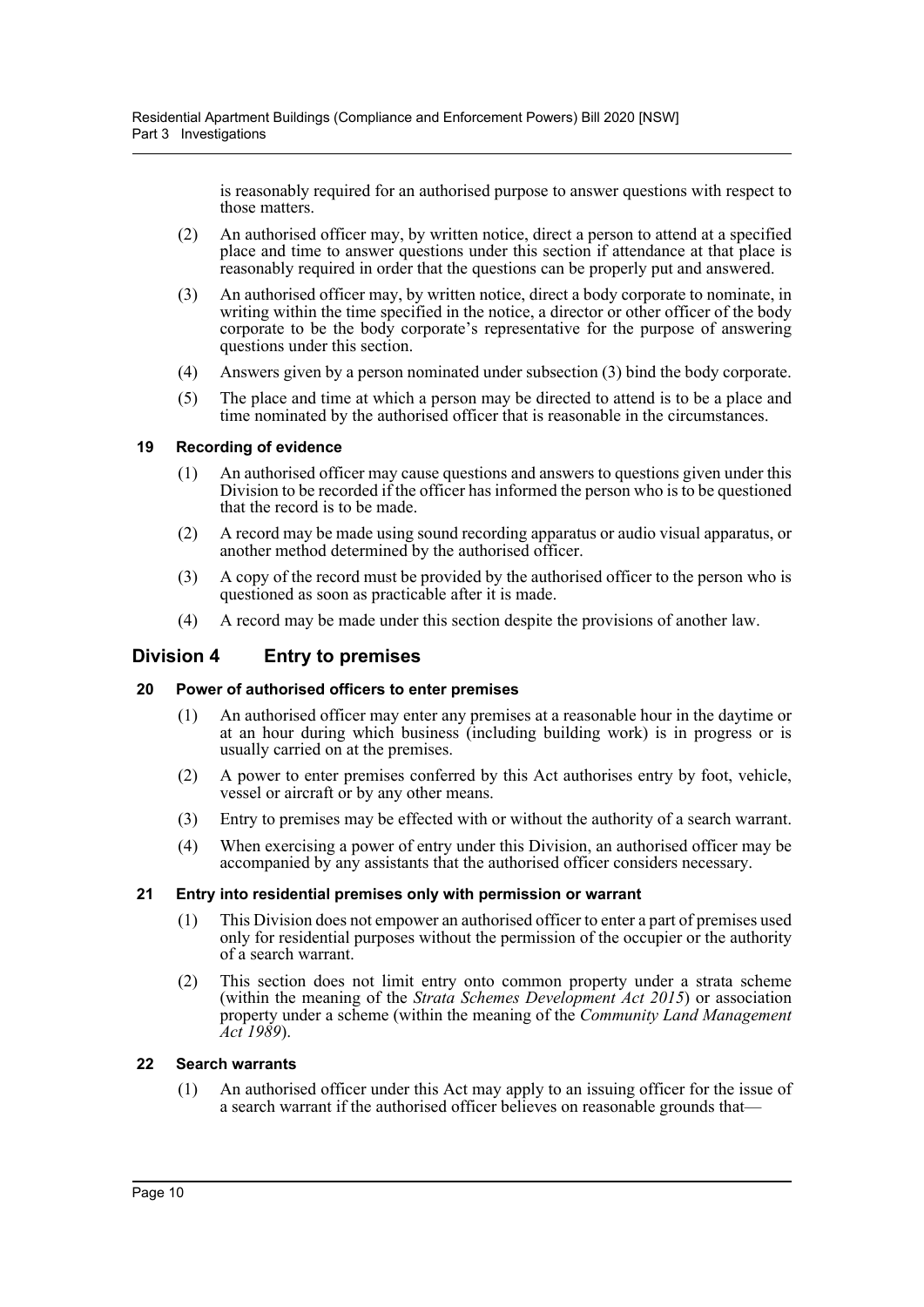- (a) a requirement imposed by or under this Act is being or has been contravened at any premises, or
- (b) there is, in or on any premises, a matter or thing that is connected with an offence under this Act or the regulations.
- (2) An issuing officer to whom an application is made may, if satisfied that there are reasonable grounds for doing so, issue a search warrant authorising an authorised officer named in the warrant—
	- (a) to enter the premises, and
	- (b) to exercise any function of an authorised officer under this Part.
- (3) Division 4 of Part 5 of the *Law Enforcement (Powers and Responsibilities) Act 2002* applies to a search warrant issued under this section.
- (4) Without limiting the generality of section 71 of the *Law Enforcement (Powers and Responsibilities) Act 2002*, a police officer—
	- (a) may accompany an authorised officer executing a search warrant issued under this section, and
	- (b) may take all reasonable steps to assist the authorised officer in the exercise of the officer's functions under this section.
- (5) In this section—

*issuing officer* means an authorised officer within the meaning of the *Law Enforcement (Powers and Responsibilities) Act 2002*.

#### <span id="page-13-0"></span>**23 Provision of assistance to authorised officers**

- (1) An authorised officer may direct the owner or occupier of premises, or a person in or on premises (other than a public place), to provide any reasonable assistance that the authorised officer specifies for the purposes of exercising the authorised officer's functions under this Division with respect to those premises.
- (2) The direction may be given orally to the person or by written notice served on the person.

## <span id="page-13-1"></span>**24 Powers that may be exercised on premises**

- (1) An authorised officer may, at premises lawfully entered, do anything that in the opinion of the authorised officer is necessary to be done for an authorised purpose, including (but not limited to) the things specified in subsection (2).
- (2) An authorised officer may do any or all of the following—
	- (a) examine and inspect any thing,
	- (b) take and remove samples of a thing,
	- (c) make examinations, inquiries, measurements or tests that the authorised officer considers necessary,
	- (d) take photographs or other recordings that the authorised officer considers necessary,
	- (e) direct a person to produce records for inspection,
	- (f) examine and inspect any records,
	- (g) copy any records,
	- (h) seize a thing that the authorised officer has reasonable grounds for believing is connected with—
		- (i) an offence against this Act or the regulations, or
		- (ii) a serious defect in a building,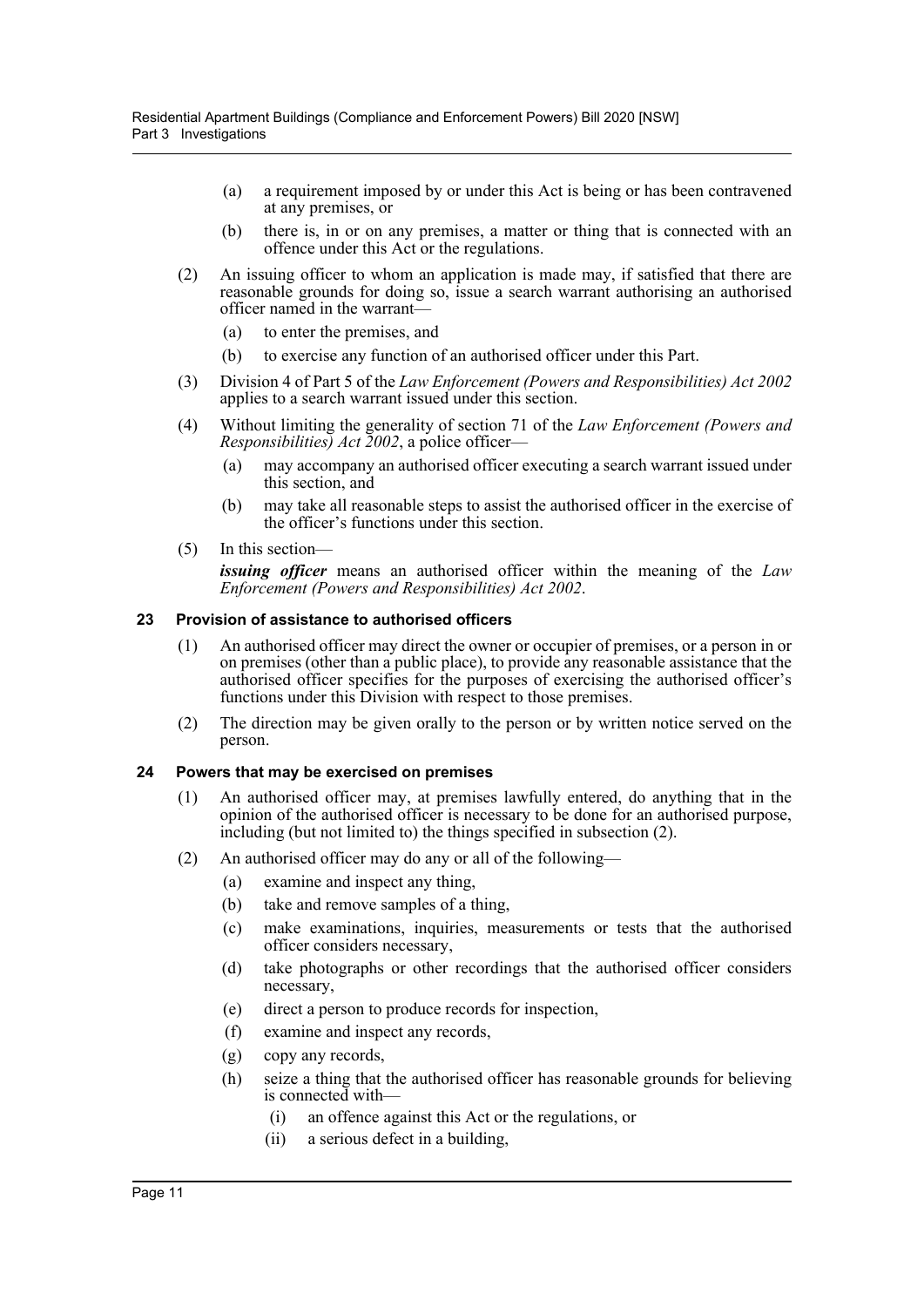- (i) move a seized thing from the place where it is seized or leave it at the place where it is seized and take reasonable action to restrict access to the thing,
- (j) direct the occupier of the premises where a thing is seized to retain it at those premises or at another place under the control of the occupier,
- (k) open up, cut open or demolish building work, if the authorised officer has reasonable grounds for believing that it is necessary to do so because it is connected with—
	- (i) an offence against this Act or the regulations, or
	- (ii) a serious defect in a building,
- (l) anything else authorised by or under this Act.
- (3) An authorised officer may also direct a developer in relation to building work being carried out on the premises to do the following-
	- (a) carry out building work at a specified time or in a specified manner to enable the authorised officer to exercise a further function under this Part for an authorised purpose,
	- (b) carry out specified building work only after giving the authorised officer notice in advance (as specified in the direction).
- (4) The power to examine and inspect a thing includes a power to use reasonable force to break open or otherwise access a thing, including a floor or wall containing the thing.
- (5) The power to test a thing includes a power to destructively test a thing or a sample of a thing, if that is a reasonable test in the circumstances.
- (6) The power to seize a thing connected with an offence includes a power to seize—
	- (a) a thing with respect to which the offence has been committed, and
	- (b) a thing that will afford evidence of the commission of the offence, and
	- (c) a thing that was used for the purpose of committing the offence.
- (7) The power to do a thing under this section includes a power to arrange for that thing to be done (whether at the premises or elsewhere).
- (8) A power to do something under this section with respect to a thing may be exercised without the consent of the owner of the thing.
- (9) In this section, a reference to an offence includes a reference to an offence that there are reasonable grounds for believing has been committed.

## <span id="page-14-0"></span>**Division 5 Miscellaneous**

## <span id="page-14-1"></span>**25 Taking possession of records to be used as evidence**

- (1) If an authorised officer takes possession of records under this Part for the purpose of obtaining evidence or protecting evidence from destruction, the records may be retained by the Secretary until the completion of any proceedings (including proceedings on appeal) in which they may be evidence.
- (2) The person from whom the records are taken must be provided, within a reasonable time after the records are taken, with a copy of the records certified by an authorised officer as a true copy.
- (3) A copy of records provided under this section is, as evidence, of equal validity to the records of which it is certified to be a copy.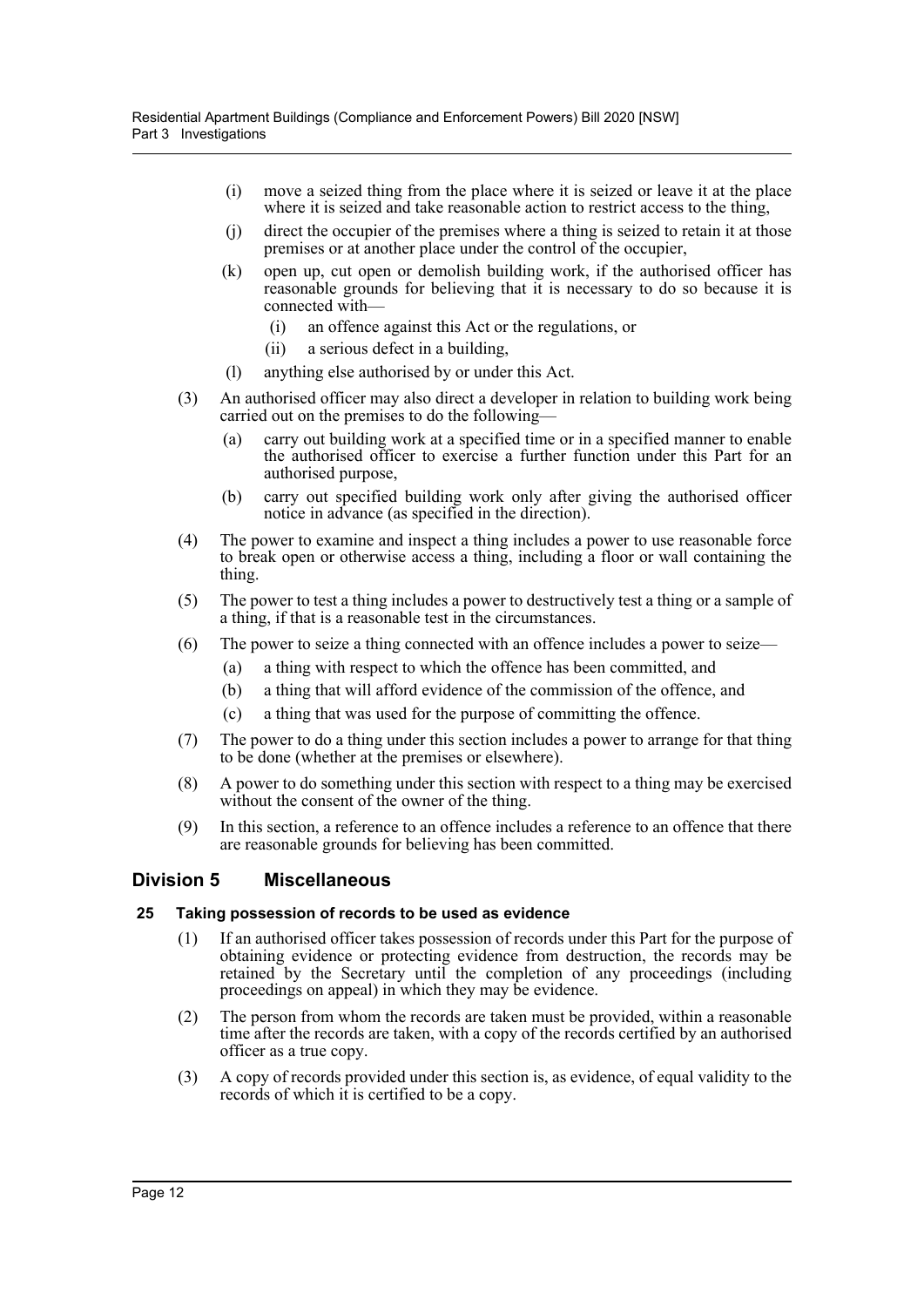## <span id="page-15-0"></span>**26 Obstruction of authorised officers**

A person must not obstruct, hinder or interfere with an authorised officer in the exercise of the authorised officer's functions under this Part.

Maximum penalty—1,000 penalty units (in the case of a body corporate) or 200 penalty units (in any other case).

## <span id="page-15-1"></span>**27 Failure to comply with direction**

A person must not, without reasonable excuse, fail to comply with a direction of an authorised officer made in accordance with this Part.

Maximum penalty—1,000 penalty units (in the case of a body corporate) or 200 penalty units (in any other case).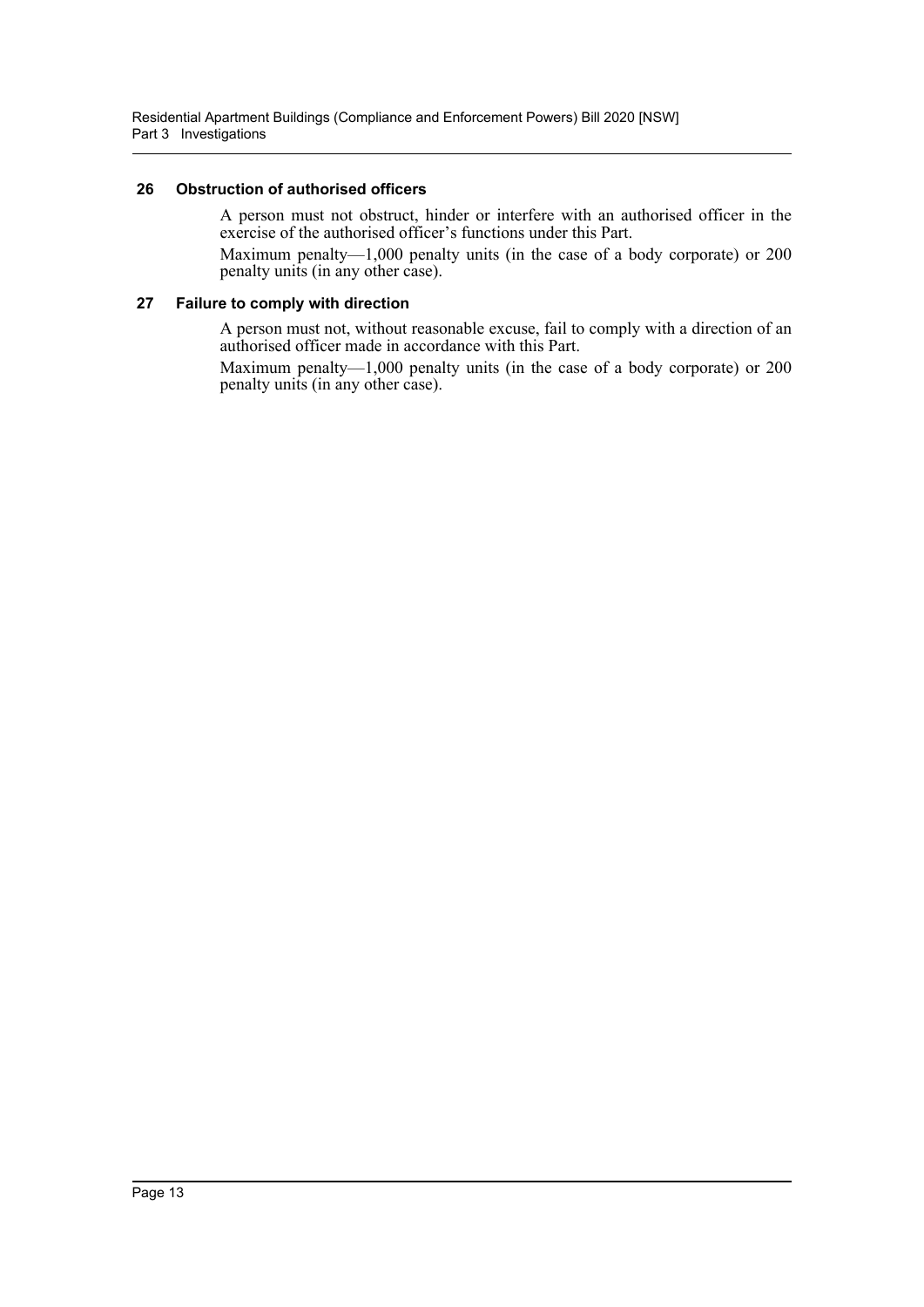# <span id="page-16-0"></span>**Part 4 Remedial actions**

## <span id="page-16-1"></span>**28 Undertakings**

- (1) The Secretary may accept a written undertaking from a developer regarding the carrying out of building work.
- (2) Without limiting subsection (1), the Secretary may accept a written undertaking given by the developer that the developer will do either or both of the following—
	- (a) refrain from conduct that constitutes a contravention of this Act or the regulations,
	- (b) take action to prevent or remedy a contravention of this Act or the regulations.
- (3) A developer who contravenes an undertaking accepted by the Secretary commits an offence.

Maximum penalty—1,500 penalty units (in the case of a body corporate) or 500 penalty units (in any other case).

## <span id="page-16-2"></span>**29 Stop work orders**

- (1) The Secretary may, by order in writing given to a developer in relation to building work (a *stop work order*), order the developer to ensure that the building work stops if the Secretary is of the opinion that the building work is, or is likely to be, carried out in a manner that could result in significant harm or loss to the public or occupiers or potential occupiers of the building to which the work relates or significant damage to property.
- (2) A stop work order takes effect on the day it is given to the developer or on a later day specified in the order.
- (3) A stop work order may be unconditional or subject to conditions.
- (4) The Secretary may, by written notice given to a developer who is subject to a stop work order, impose a condition on the order or revoke or vary a condition of the order.
- (5) A stop work order remains in force until one of the following occurs—
	- (a) the order is revoked by the Secretary,
	- (b) the term (if any) of the order ends,
	- (c) the period of 12 months from the day on which the order takes effect ends.
- (6) If the Secretary makes a stop work order, the Secretary must give the following persons notice of the making of the order—
	- (a) the relevant local council,
	- (b) if the local council is not the certifier in relation to the building work—the principal certifier.
- (7) The Secretary is not required to give notice to a person under subsection (6) if the Secretary is unable, after making reasonable inquiries, to ascertain the identity of, or to locate, the person to whom notice would otherwise be required to be given.
- (8) A person must not fail to comply with an order in force under this section. Maximum penalty—3,000 penalty units and in addition, in the case of a continuing offence, 300 penalty units for each day the offence continues (in the case of a body corporate) and 1,000 penalty units and in addition, in the case of a continuing offence, 100 penalty units for each day the offence continues (in any other case).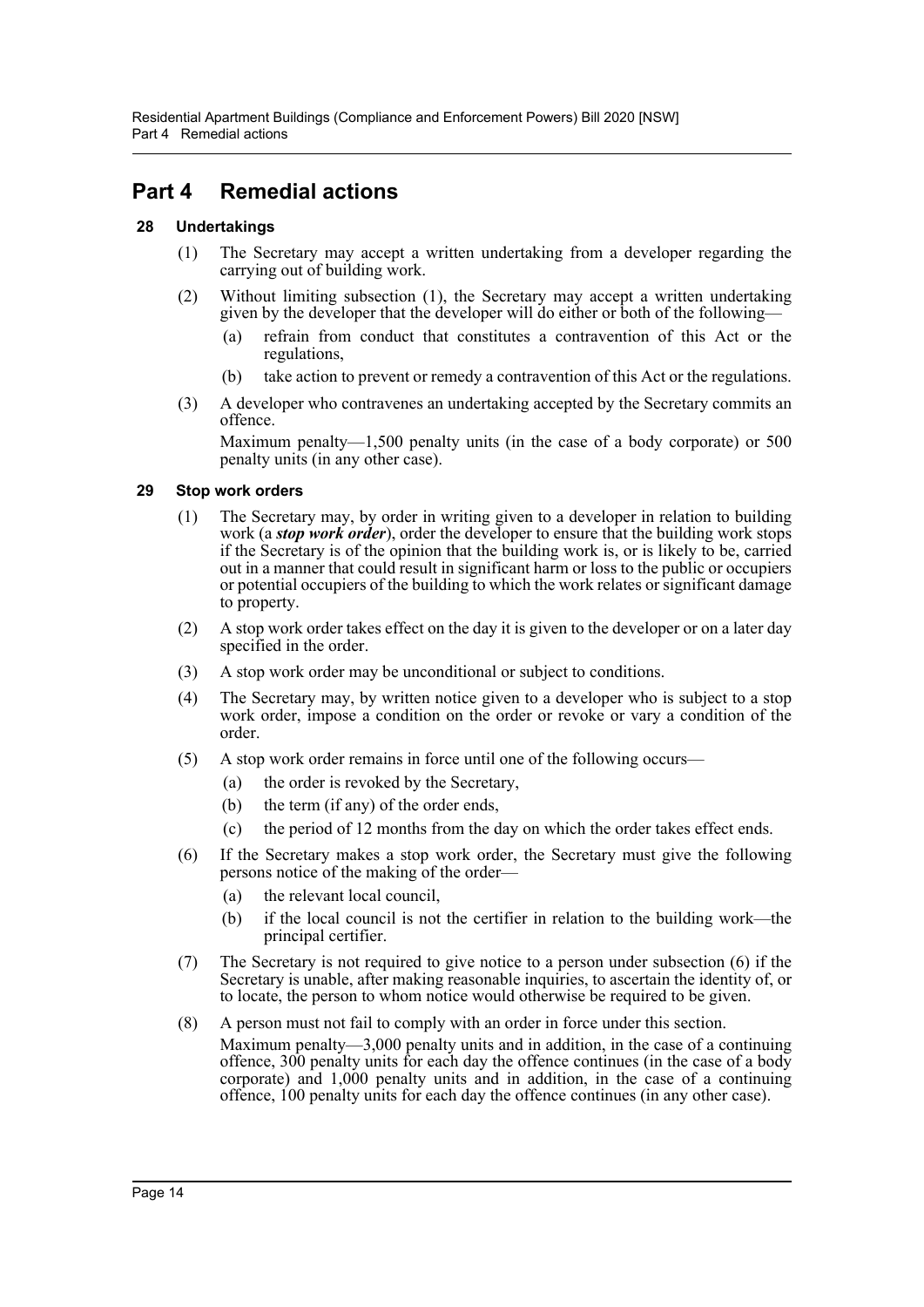Residential Apartment Buildings (Compliance and Enforcement Powers) Bill 2020 [NSW] Part 4 Remedial actions

#### <span id="page-17-0"></span>**30 Appeals against stop work orders**

- (1) A person given a stop work order may appeal against the order to the Land and Environment Court within 30 days of the notice of the order being given unless the Court grants leave for it to be made after that time.
- (2) The lodging of an appeal does not, except to the extent that the Land and Environment Court otherwise directs in relation to the appeal, operate to stay action on the order appealed against.

#### <span id="page-17-1"></span>**31 Applying for orders to restrain or remedy contraventions**

- (1) The Secretary may apply to the Land and Environment Court for an order to remedy or restrain a breach of this Act or the regulations or any order under this Act.
- (2) The application may be made whether or not proceedings have been instituted for an offence against this Act or the regulations.
- (3) An order may be made without the Secretary being required to show a likelihood of damage.
- (4) If in the opinion of the Court it is desirable to do so, the Court may grant an interim order pending determination of the application.
- (5) When the Secretary applies for the grant of an order under this section, the Court is not to require the Secretary or another person, as a condition of granting an interim order, to give an undertaking as to damages.
- (6) If the Court is satisfied that a breach has been committed or that a breach will, unless restrained by order of the Court, be committed, it may make the orders it thinks fit to remedy or restrain the breach.

#### <span id="page-17-2"></span>**32 Complaints and investigations of practitioners**

- (1) The Secretary may, whether or not the Secretary has received a complaint, investigate the following—
	- (a) developers and former developers of residential apartment buildings,
	- (b) residential apartment buildings,
	- (c) the carrying out of building work (including, without limitation, building work carried out by any contractor or subcontractor of a developer),
	- (d) other matters that may constitute a breach of this Act or the regulations or an order under this Act.
- (2) The Secretary may require that a complaint made to the Secretary about a matter referred to in subsection (1) be in a form approved by the Secretary.
- (3) However, the Secretary is not required to investigate a matter even if a complaint is made in the approved form.
- (4) This section does not limit other powers that the Secretary may have under this Act or another Act or law to receive a complaint or investigate a matter.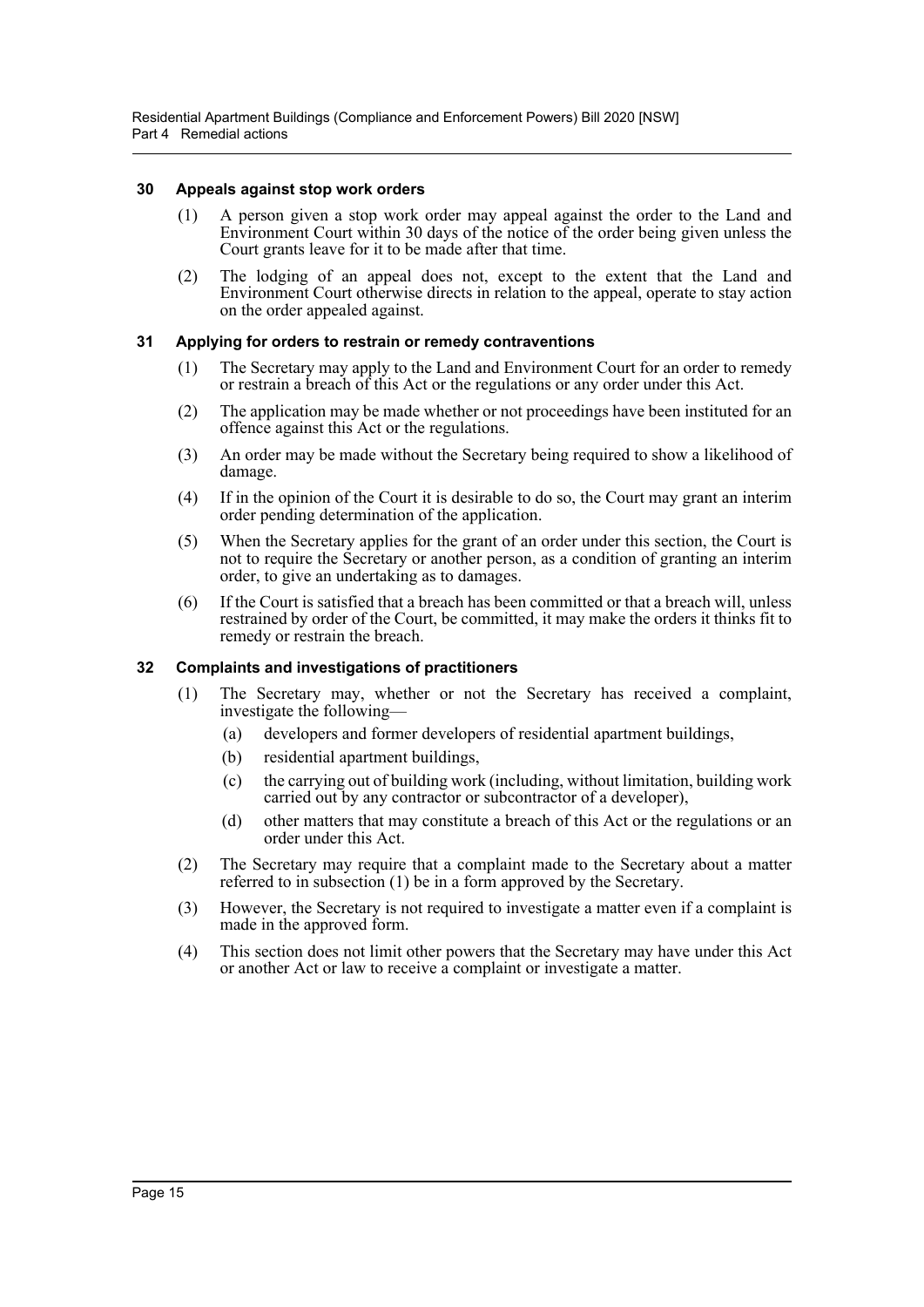# <span id="page-18-0"></span>**Part 5 Rectification of serious defects**

## <span id="page-18-1"></span>**Division 1 Building work rectification orders**

## <span id="page-18-2"></span>**33 Power to order rectification**

- (1) If the Secretary has a reasonable belief that building work was or is being carried out in a manner that could result in a serious defect in relation to a residential apartment building, the Secretary may give an order under this Part to a developer in relation to building work (a *building work rectification order*).
- (2) A building work rectification order is an order that requires the developer in relation to building work to carry out building work or refrain from carrying out building work, or cause building work to be carried out or refrained from being carried out, as specified in the order to eliminate, minimise or remediate the serious defect or potential serious defect.
- (3) A building work rectification order—
	- (a) is to be made by notice in writing given to the developer, and
	- (b) may be unconditional or subject to conditions.
- (4) Without limiting subsection (3)(b), a building work rectification order may be subject to a condition requiring notification to the Secretary of compliance with the order.
- (5) The Secretary may, by written notice given to a developer who is subject to a building work rectification order, impose a condition on the order or revoke or vary a condition of the order.
- (6) A building work rectification order remains in force until one of the following occurs—
	- (a) the order is revoked by the Secretary,
	- (b) the term (if any) of the order ends.
- (7) A person is not required to obtain consent or approval under the *Environmental Planning and Assessment Act 1979* to carry out work in compliance with a requirement of a building work rectification order.
- (8) A building work rectification order cannot be given in respect of the following land unless the written consent of the Minister has first been obtained—
	- (a) vacant Crown land within the meaning of the *Crown Land Management Act 2016*,
	- (b) Crown managed land within the meaning of the *Crown Land Management Act 2016*.
- (9) A person must not fail to comply with an order in force under this section.

Maximum penalty—3,000 penalty units and in addition, in the case of a continuing offence, 300 penalty units for each day the offence continues (in the case of a body corporate) and 1,000 penalty units and in addition, in the case of a continuing offence, 100 penalty units for each day the offence continues (in any other case).

## <span id="page-18-3"></span>**34 Order may specify standards and building work that will satisfy those standards**

- (1) The Secretary may give a building work rectification order that does the following instead of specifying in the order the building work the developer to whom the order is given must do or refrain from doing—
	- (a) specifies the standard that the building work concerned is required to meet,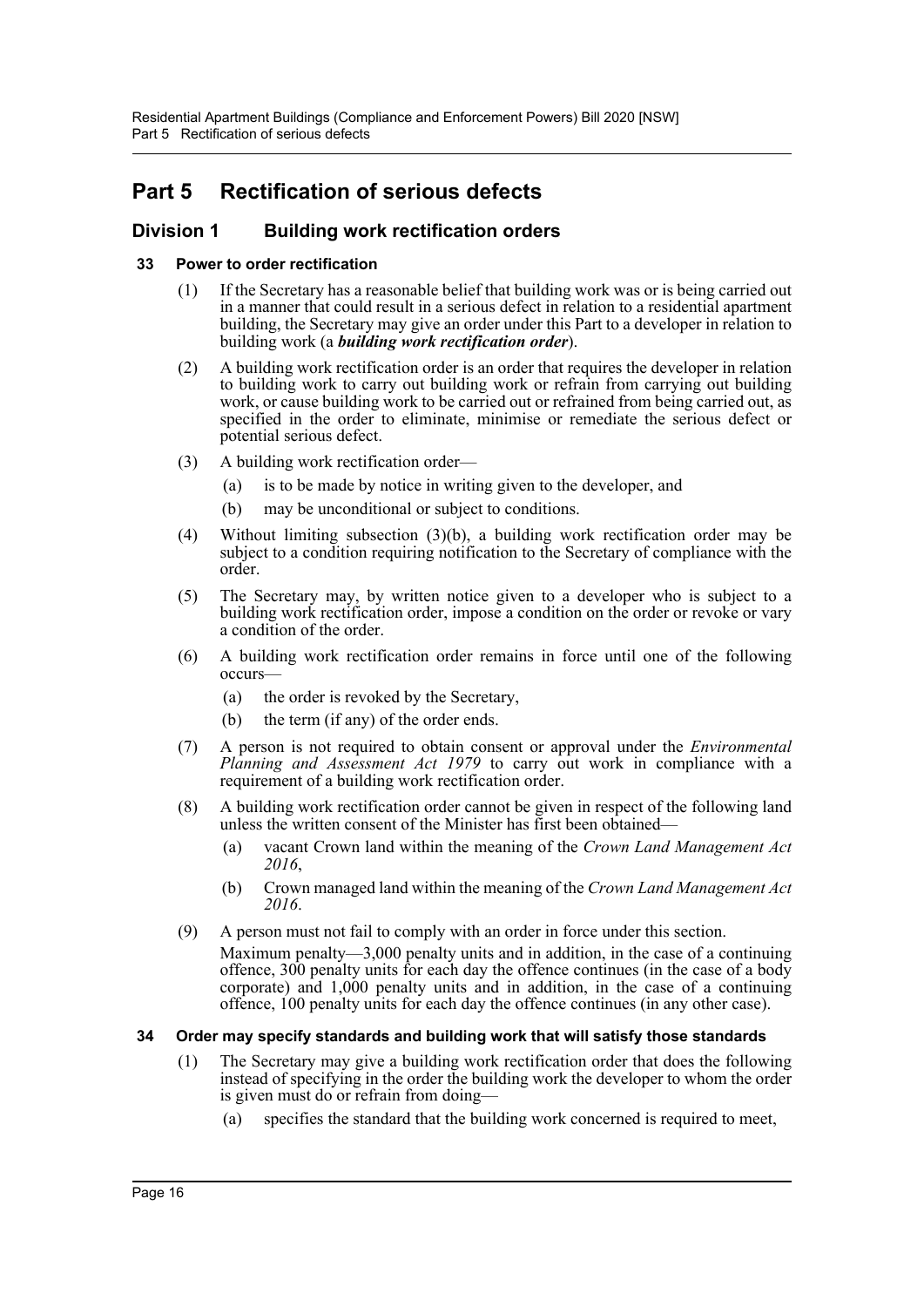- (b) indicates the nature of the building work that, if carried out, would satisfy that standard.
- (2) An order under this section forms part of the building work rectification order to which it relates.

## <span id="page-19-0"></span>**35 Giving and taking effect of orders**

- (1) A building work rectification order is given by serving a copy of the order on the developer to whom it is addressed and takes effect from the time of service or a later time specified in the order.
- (2) The copy of the building work rectification order is to be accompanied by a notice stating—
	- (a) that the developer to whom the order is addressed may appeal to the Land and Environment Court against the order, and
	- (b) the period within which an appeal may be made.

**Note.** Under section [49\(](#page-22-4)2), an appeal must be made within 30 days after the building work rectification order is given to the developer unless the Land and Environment Court grants leave for it to be made after that time.

## <span id="page-19-1"></span>**36 Reasons for orders to be given**

- (1) The Secretary must give the developer to whom a building work rectification order is addressed the reasons for the order.
- (2) The reasons may be given in the building work rectification order or in a separate instrument.
- (3) The reasons must be given when the building work rectification order is given, except in an emergency. In an emergency, the reasons may be given within 7 days of giving the order.

## <span id="page-19-2"></span>**37 Notice to be given to other persons and bodies of order**

- (1) The Secretary must give the following persons notice of the making of a building work rectification order—
	- (a) the relevant local council,
	- (b) if the local council is not the certifier in relation to the building work—the principal certifier,
	- (c) if the owner of the land concerned is not the developer to whom the proposed order is to be directed—the owner of the land concerned,
	- (d) the Registrar-General,
	- (e) if the order relates to a strata building—the relevant owners corporation,
	- (f) any other person prescribed by the regulations.
- (2) If an owners corporation is given notice of the making of a building work rectification order under subsection  $(1)(e)$ , the owners corporation must give written notice to the owners of lots in the strata scheme of the receipt of that notice not later than 14 days after receiving the notice.

Maximum penalty—5 penalty units.

(3) The Secretary is not required to give notice to a person under subsection (1) if the Secretary is unable, after making reasonable inquiries, to ascertain the identity of, or to locate, the person to whom notice would otherwise be required to be given.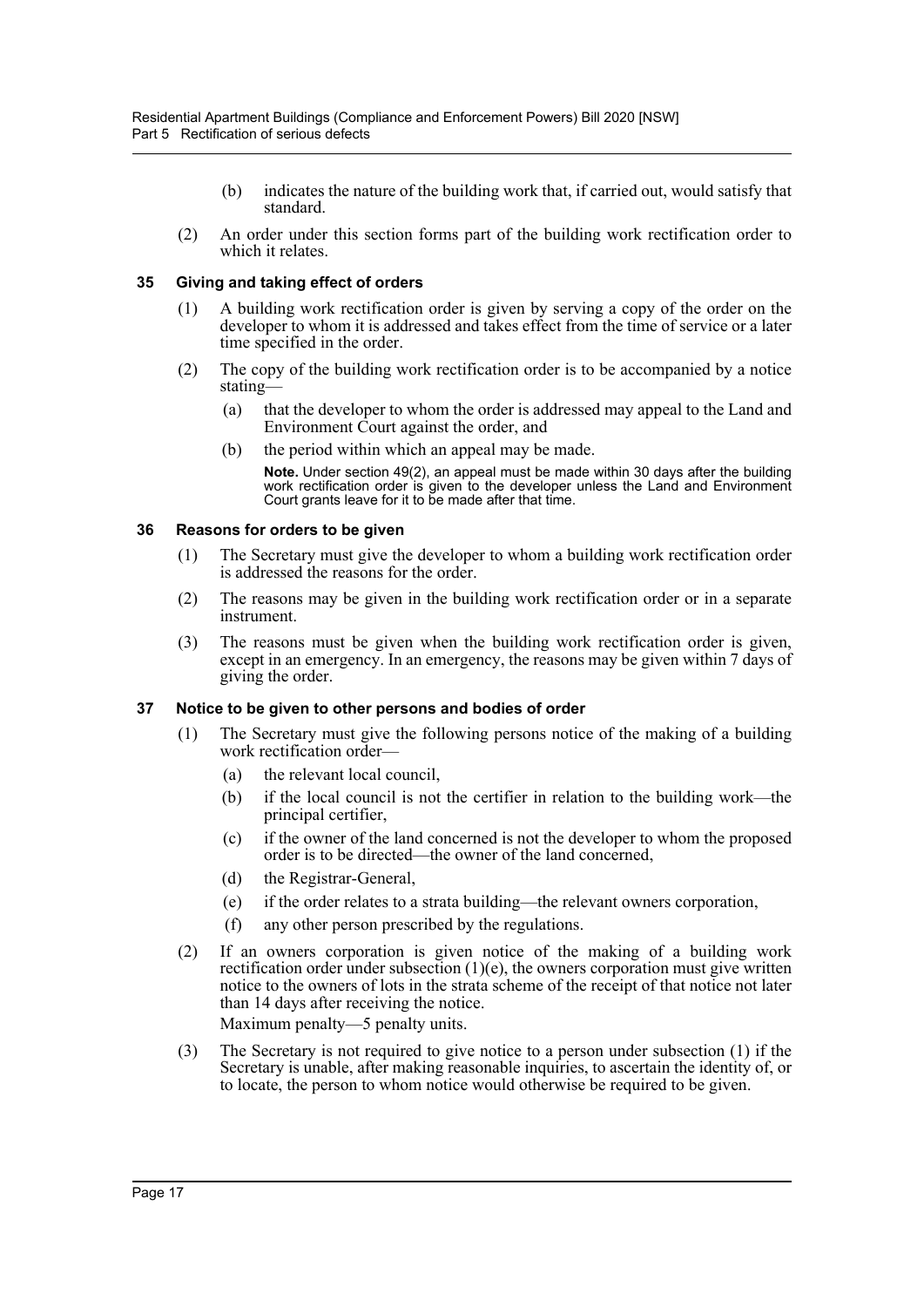Residential Apartment Buildings (Compliance and Enforcement Powers) Bill 2020 [NSW] Part 5 Rectification of serious defects

#### <span id="page-20-0"></span>**38 Modification of orders**

The Secretary may, at any time, modify a building work rectification order (including a modification of the period specified for compliance with the order).

#### <span id="page-20-1"></span>**39 Period for compliance with order**

- (1) A building work rectification order must specify a reasonable period within which the order must be complied with.
- (2) However, a building work rectification order may require immediate compliance in circumstances which the Secretary believes constitute a serious risk to health or safety or an emergency.

#### <span id="page-20-2"></span>**40 Continuing effect of orders**

- (1) A building work rectification order that specifies a time by which, or period within which, the order must be complied with continues to have effect until the order is complied with even though the time has passed or the period has expired.
- (2) This section does not apply to the extent that any requirement under a building work rectification order is revoked.

#### <span id="page-20-3"></span>**41 Occupier of land may be required to permit developer to carry out work**

- (1) If the Secretary gives a building work rectification order, the Secretary may order the occupier of any land to permit the developer to carry out specified work on the land, being work that is, in the Secretary's opinion, necessary to enable the requirements of this Act or the regulations or of any building work rectification order to be complied with.
- (2) An occupier of land on whom an order under this section is served must, within 28 days after the order is served, permit the developer to carry out the work specified in the order.
- (3) An occupier of land must not, without reasonable excuse, refuse or fail to comply with an order in force under this section.

Maximum penalty—1,000 penalty units (in the case of a body corporate) or 200 penalty units (in any other case).

- (4) If an order under this section is in force, the developer is not guilty of an offence arising from the developer's failure to comply with the requirements of this Act or the regulations, or of any building work rectification order, that is caused by the occupier of the land refusing to permit the developer to carry out the work specified in the order.
- (5) Subsection (4) applies only if the developer satisfies the Court that the developer has, in good faith, tried to comply with the requirements concerned.

## <span id="page-20-4"></span>**42 Failure to comply with order—carrying out of work by Secretary**

- (1) If the Secretary gives a building work rectification order, the Secretary may do anything that is necessary or convenient to give effect to the terms of the order (including the carrying out of any work required by the order) if the developer to whom the order was given fails to comply with the terms of the order.
- (2) If the Secretary takes action under this section to give effect to a building work rectification order by demolishing a building or part of a building, the Secretary may remove any materials concerned.
- (3) Materials removed that are not saleable may be destroyed or otherwise disposed of.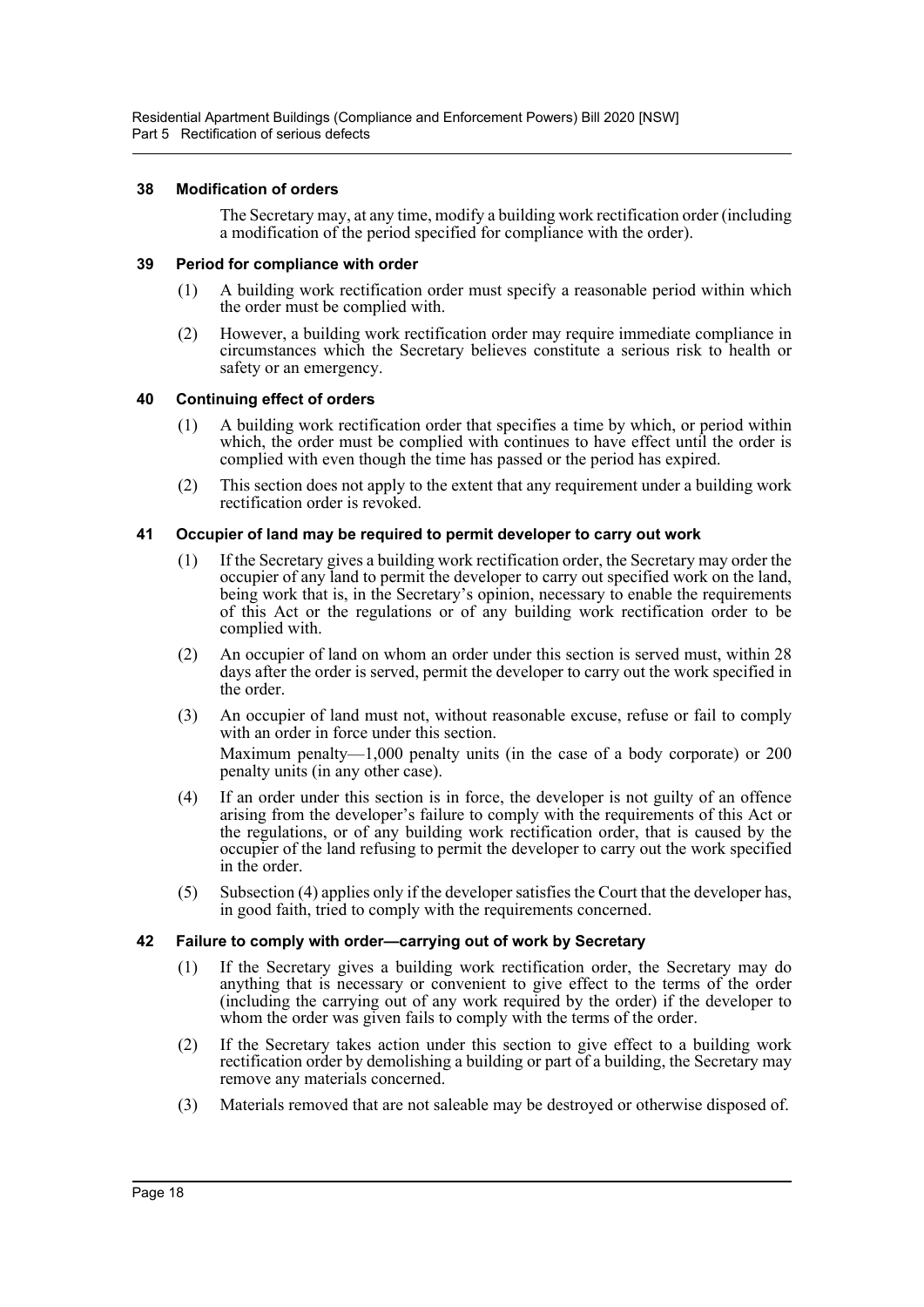- (4) Any expenses incurred under this section by the Secretary, together with all associated costs, may be recovered by the Secretary in any court of competent jurisdiction as a debt due to the Secretary by the person required to comply with the order.
- (5) The expenses are to be reduced by the amount of any proceeds of any sale under this section.
- (6) Nothing in this section affects the owner's right to recover any amount from any lessee or other person liable for the expenses concerned.
- (7) The recovery of costs and expenses by the Secretary under this section does not include the costs and expenses of court proceedings, but nothing in this section prevents the Secretary from receiving costs as between party and party in respect of those proceedings.

## <span id="page-21-0"></span>**43 Use of building work rectification orders in proceedings**

- (1) A building work rectification order must be considered by the Civil and Administrative Tribunal for the purposes of determining a building claim under Part 3A of the *Home Building Act 1989* and by any other court in proceedings relating to the building work the subject of the order, if the order is brought to the attention of the Tribunal or the court in the proceedings.
- (2) Nothing in this section binds the Tribunal or court.

## <span id="page-21-1"></span>**Division 2 Natural justice requirements**

## <span id="page-21-2"></span>**44 Notice to be given of proposed order to person who will be subject to order**

- (1) Before giving a building work rectification order, the Secretary must give notice to the person to whom the proposed order is directed of the following—
	- (a) the intention to give the order,
	- (b) the terms of the proposed order,
	- (c) the period proposed to be specified as the period within which the order is to be complied with,
	- (d) that the person to whom the order is proposed to be given may make written representations to the Secretary as to why the order should not be given or as to the terms of or period for compliance with the order.
- (2) The notice may provide that the written representations are to be made to the Secretary on or before a nominated date, being a date that is reasonable in the circumstances.
- (3) The Secretary is not required to comply with subsection (1) if the Secretary believes there is a serious risk to public safety or it is an emergency.

## <span id="page-21-3"></span>**45 Notice to be given to other persons and bodies of proposed order**

- (1) The Secretary must give the following persons notice of the Secretary's intention to make a building work rectification order—
	- (a) the relevant local council,
	- (b) if the local council is not the certifier in relation to the building work—the principal certifier,
	- (c) if the owner of the land concerned is not the developer to whom the proposed order is to be directed—the owner of the land concerned,
	- (d) the Registrar-General,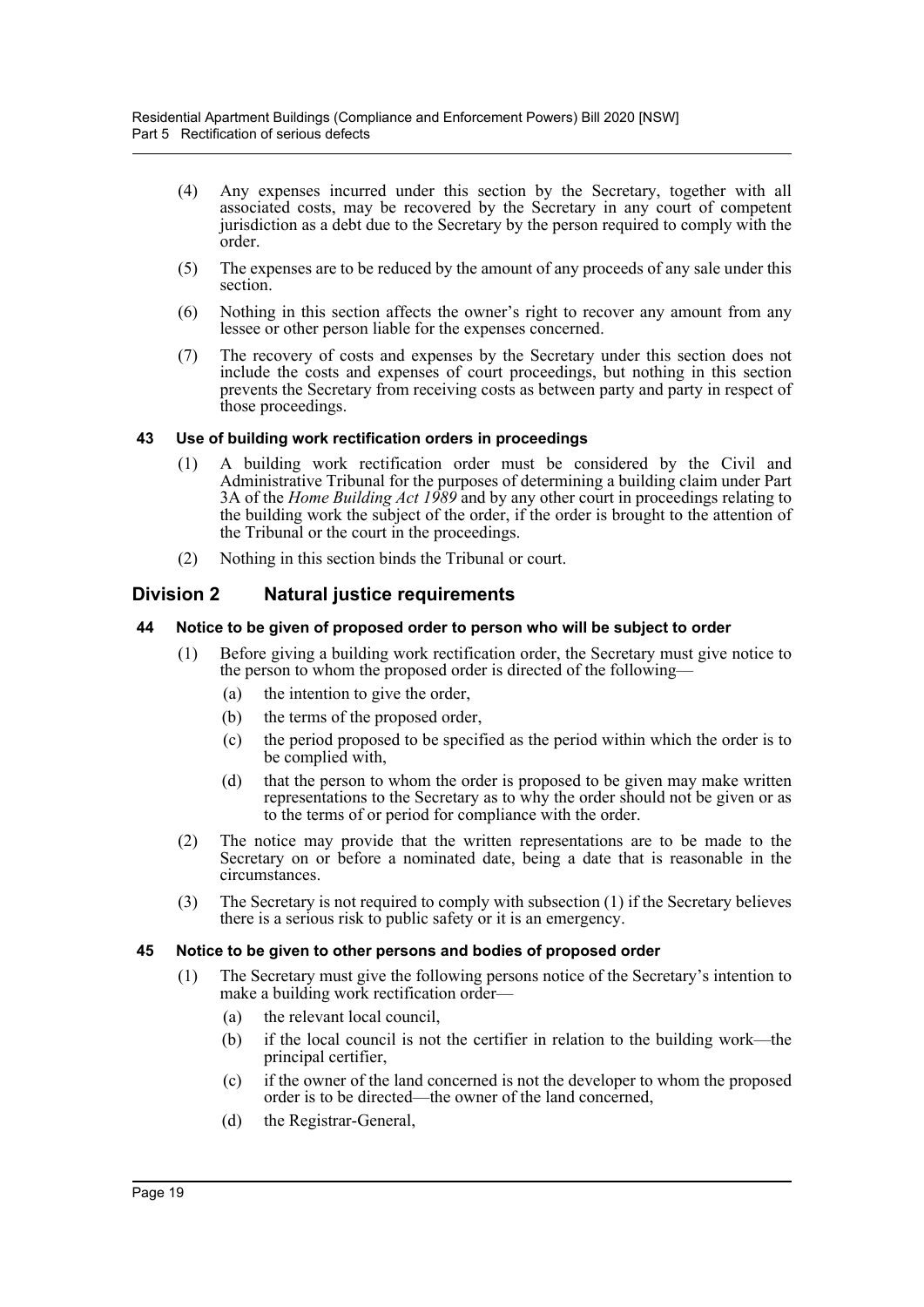- (e) if the order relates to a strata building—the relevant owners corporation,
- (f) any other person prescribed by the regulations.
- (2) If an owners corporation is given notice of the Secretary's intention to make a building work rectification order under subsection (1), the owners corporation must give written notice to the owners of lots in the strata scheme of the receipt of that notice not later than 14 days after receiving the notice.

Maximum penalty—5 penalty units.

(3) The Secretary is not required to give notice to a person under subsection (1) if the Secretary is unable, after making reasonable inquiries, to ascertain the identity of, or to locate, the person to whom notice would otherwise be required to be given.

## <span id="page-22-0"></span>**46 Making of written representations**

A person who is given notice under this Division of the intention to give a building work rectification order may make written representations concerning the proposed order in accordance with the notice.

## <span id="page-22-1"></span>**47 Consideration of representations**

The Secretary is required to consider any written representations made under this Division.

## <span id="page-22-2"></span>**48 Procedure after consideration of written representations**

- (1) After considering any written representations made concerning the proposed building work rectification order, the Secretary may determine—
	- (a) to give an order in accordance with the proposed order, or
	- (b) to give an order in accordance with modifications made to the proposed order, or
	- (c) not to give an order.
- (2) If the determination is to give a building work rectification order in accordance with modifications made to the proposed order, the Secretary is not required to give notice under this Division of the proposed order as so modified.

## <span id="page-22-3"></span>**Division 3 Appeals**

## <span id="page-22-4"></span>**49 Appeals concerning orders**

- (1) A developer who is given a building work rectification order may appeal to the Land and Environment Court against the order.
- (2) The appeal may only be made within 30 days after the building work rectification order is given to the developer unless the Court grants leave for it to be made after that time.
- (3) On hearing an appeal, the Court may—
	- (a) revoke the building work rectification order, or
	- (b) modify the building work rectification order, or
	- (c) substitute for the building work rectification order any other order that the Secretary could have given, or
	- (d) find that the building work rectification order is sufficiently complied with, or
	- (e) make any order with respect to compliance with the building work rectification order as the Court thinks fit, or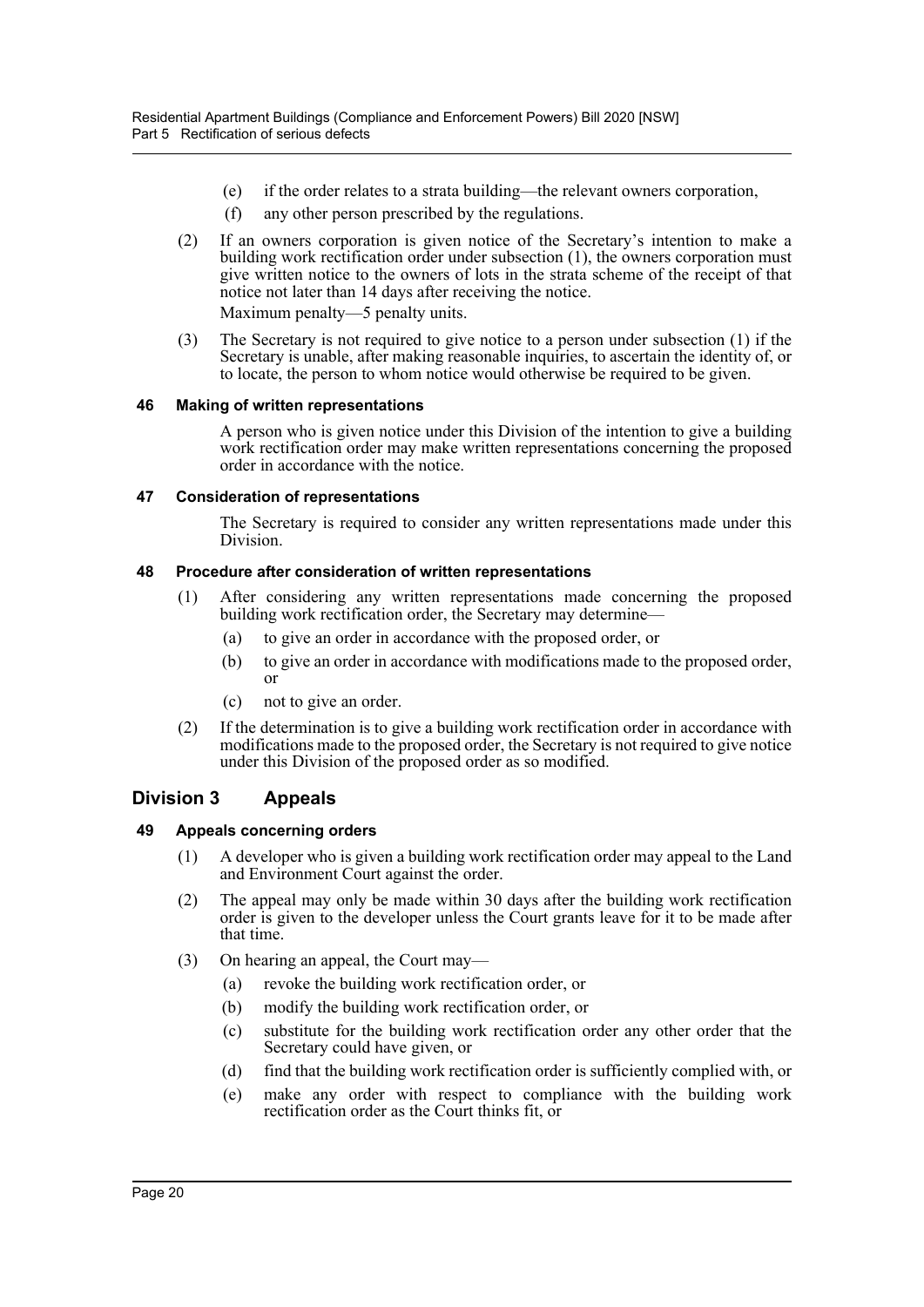(f) make any other order with respect to the building work rectification order as the Court thinks fit.

## <span id="page-23-0"></span>**50 Effect of appeal on order**

If an appeal is duly made to the Land and Environment Court against a building work rectification order, the appeal does not effect a stay of the order.

## <span id="page-23-1"></span>**Division 4 Compliance cost notices**

## <span id="page-23-2"></span>**51 Compliance cost notices**

- (1) If the Secretary gives a building work rectification order to a developer, the Secretary may at that time or at a later date serve a compliance cost notice on the developer.
- (2) A *compliance cost notice* is a notice in writing requiring the developer on whom it is served to pay all or any reasonable costs and expenses incurred by the Secretary (including remuneration and other staff expenses) in connection with—
	- (a) monitoring action under the building work rectification order, and
	- (b) ensuring that the building work rectification order is complied with, and
	- (c) the investigation that lead to the giving of the building work rectification order, and
	- (d) the preparation of the building work rectification order, and
	- (e) any other matters associated with the building work rectification order.
- (3) A compliance cost notice is to specify the amount required to be paid and a reasonable period within which the amount is to be paid or, if the regulations prescribe the period to be allowed for payment, that period.
- (4) The Secretary may recover any unpaid amounts specified in a compliance cost notice as a debt in a court of competent jurisdiction.
- (5) If the developer on whom a compliance cost notice is served complies with the notice but was not the developer who was responsible for the situation giving rise to the issue of the notice, the cost of complying with the notice may be recovered by the developer who complied with the notice as a debt in a court of competent jurisdiction from the developer who was responsible.
- (6) The regulations may make provision for or with respect to the following—
	- (a) the issue of compliance cost notices,
	- (b) the form of compliance cost notices,
	- (c) limiting the amounts that may be required to be paid under compliance cost notices or the matters in respect of which costs and expenses may be required to be paid under those notices.

## <span id="page-23-3"></span>**52 Appeals concerning compliance cost notices**

- (1) A person on whom a compliance cost notice is served under this Division may appeal against the notice to the Land and Environment Court within 30 days after the notice is served on the person unless the Court grants leave for it to be made after that time.
- (2) If an appeal is lodged against a building work rectification order in relation to which a compliance cost notice has been issued—
	- (a) an appeal may be lodged against the compliance cost notice in the same way as, and at the same time as, the appeal against the building work rectification order concerned, and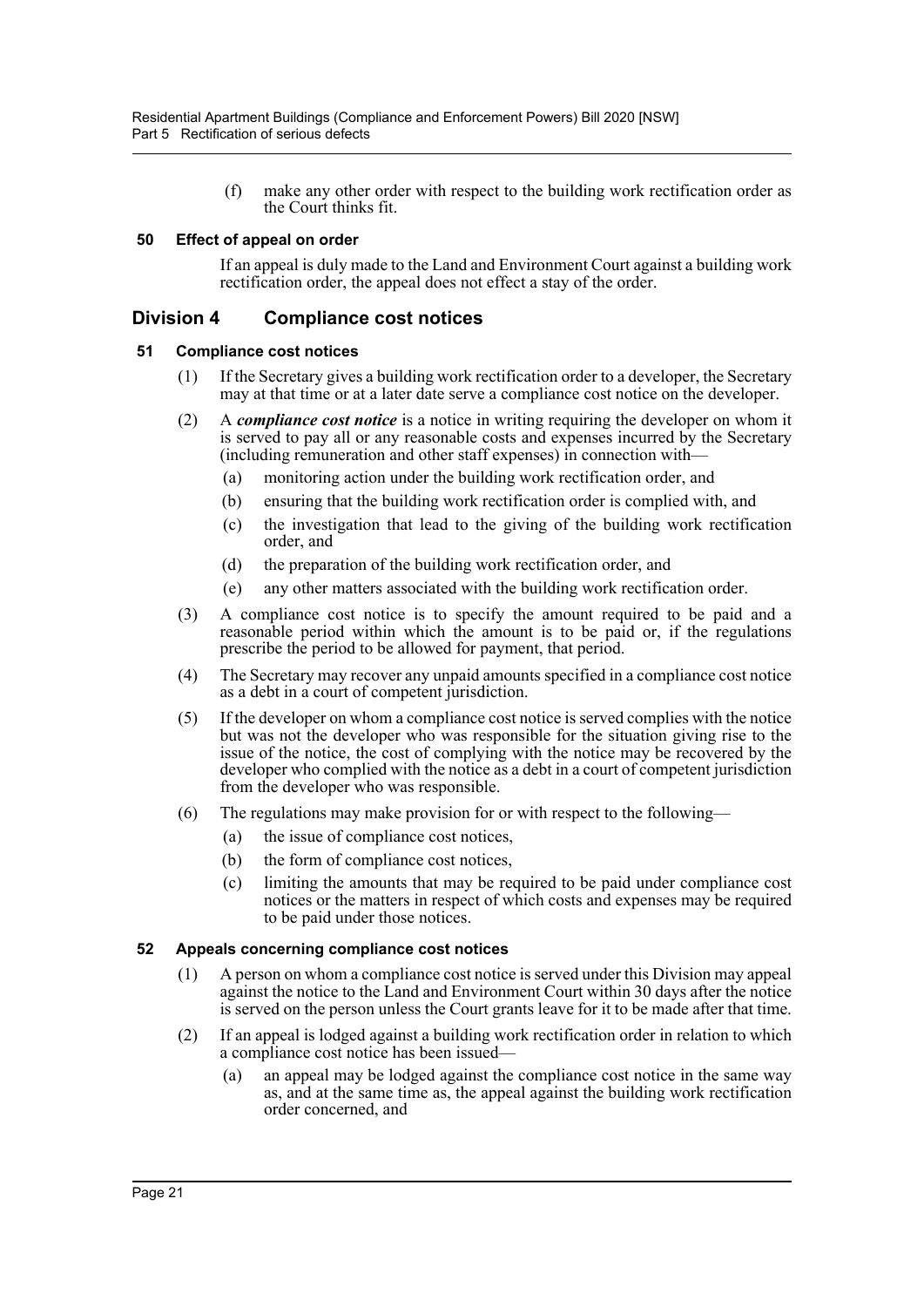- (b) the Court may deal with the appeal against the compliance cost notice at the same time as it deals with the appeal against the building work rectification order.
- (3) On hearing an appeal against a compliance cost notice, the Court may—
	- (a) revoke the notice, or
	- (b) modify the notice, or
	- (c) make any other order with respect to the notice as the Court thinks fit.

## <span id="page-24-0"></span>**Division 5 Miscellaneous**

## <span id="page-24-1"></span>**53 Combined orders**

The Secretary may include 2 or more building work rectification orders in the same instrument.

## <span id="page-24-2"></span>**54 Orders may be given to 2 or more persons**

If appropriate in the circumstances, a building work rectification order may direct 2 or more people as follows—

- (a) to do the thing specified in the order jointly,
- (b) to both or all refrain from doing the thing specified in the order.

## <span id="page-24-3"></span>**55 Notice in respect of building work caused to be carried out by more than 1 developer**

- (1) If there are 2 or more developers in relation to building work—
	- (a) a building work rectification order in respect of the building work is not invalid merely because it was not given to all of those developers, and
	- (b) any of those developers may comply with a building work rectification order without affecting the liability of the other developers to pay for or contribute towards the cost of complying with the order.
- (2) Nothing in this Division affects the right of a developer to recover from any other developer all or any of the expenses incurred by the developer in complying with a building work rectification order.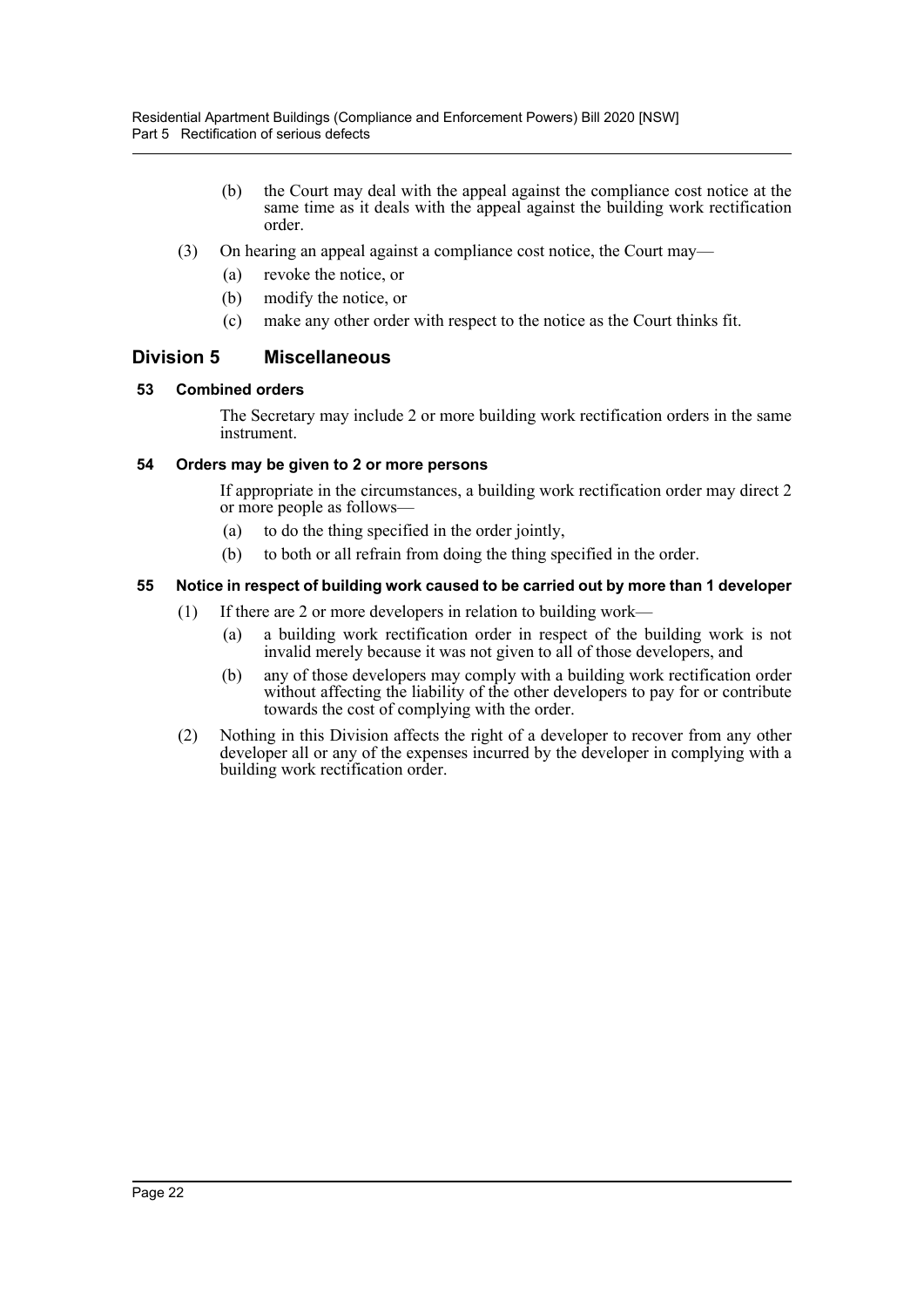## <span id="page-25-0"></span>**Part 6 Offences**

## <span id="page-25-1"></span>**56 Proceedings for offences**

- (1) Proceedings for an offence against this Act may be taken before the Local Court or before the Land and Environment Court in its summary jurisdiction.
- (2) Proceedings for an offence against the regulations may be taken before the Local Court.
- (3) If proceedings for an offence against this Act are brought in the Local Court, the maximum monetary penalty the Court may impose in respect of the offence is, despite any other provisions of this Act, 1,000 penalty units or the maximum monetary penalty provided by this Act in respect of the offence, whichever is the lesser.
- (4) If proceedings for an offence against this Act are brought in the Land and Environment Court in its summary jurisdiction, the Court may impose a penalty not exceeding the maximum penalty provided by this Act in respect of the offence.
- (5) Despite the *Criminal Procedure Act 1986* or any other Act, proceedings for an offence against this Act or the regulations may be commenced not later than—
	- (a) 3 years after the date alleged to be the date on which the offence was committed, or
	- (b) after the end of that period, with the leave of the court, if the proceedings are commenced not later than 2 years after the date on which evidence of an act or omission constituting the alleged offence first came to the attention of an authorised officer.
- $(6)$  If subsection  $(5)(b)$  is relied on, the court attendance notice or summons commencing proceedings must contain particulars of the date on which evidence of an act or omission constituting the alleged offence first came to the attention of the authorised officer and need not contain particulars of the date on which the offence was committed.
- (7) The date on which evidence first came to the attention of an authorised officer is the date specified in the court attendance notice or application, unless the contrary is established.

## <span id="page-25-2"></span>**57 Penalty notices**

- (1) A penalty notice officer may issue a penalty notice to a person if it appears to the officer that the person has committed a penalty notice offence.
- (2) A penalty notice offence is an offence against this Act or the regulations that is prescribed by the regulations as a penalty notice offence.
- (3) The *Fines Act 1996* applies to a penalty notice issued under this section. **Note.** The *Fines Act 1996* provides that, if a person issued with a penalty notice does not wish to have the matter determined by a court, the person may pay the amount specified in the notice and is not liable to any further proceedings for the alleged offence.
- (4) The amount payable under a penalty notice issued under this section is the amount prescribed for the alleged offence by the regulations (not exceeding the maximum amount of penalty that could be imposed for the offence by a court).
- (5) This section does not limit the operation of any other provision of, or made under, this or any other Act relating to proceedings that may be taken in respect of offences.
- (6) In this section—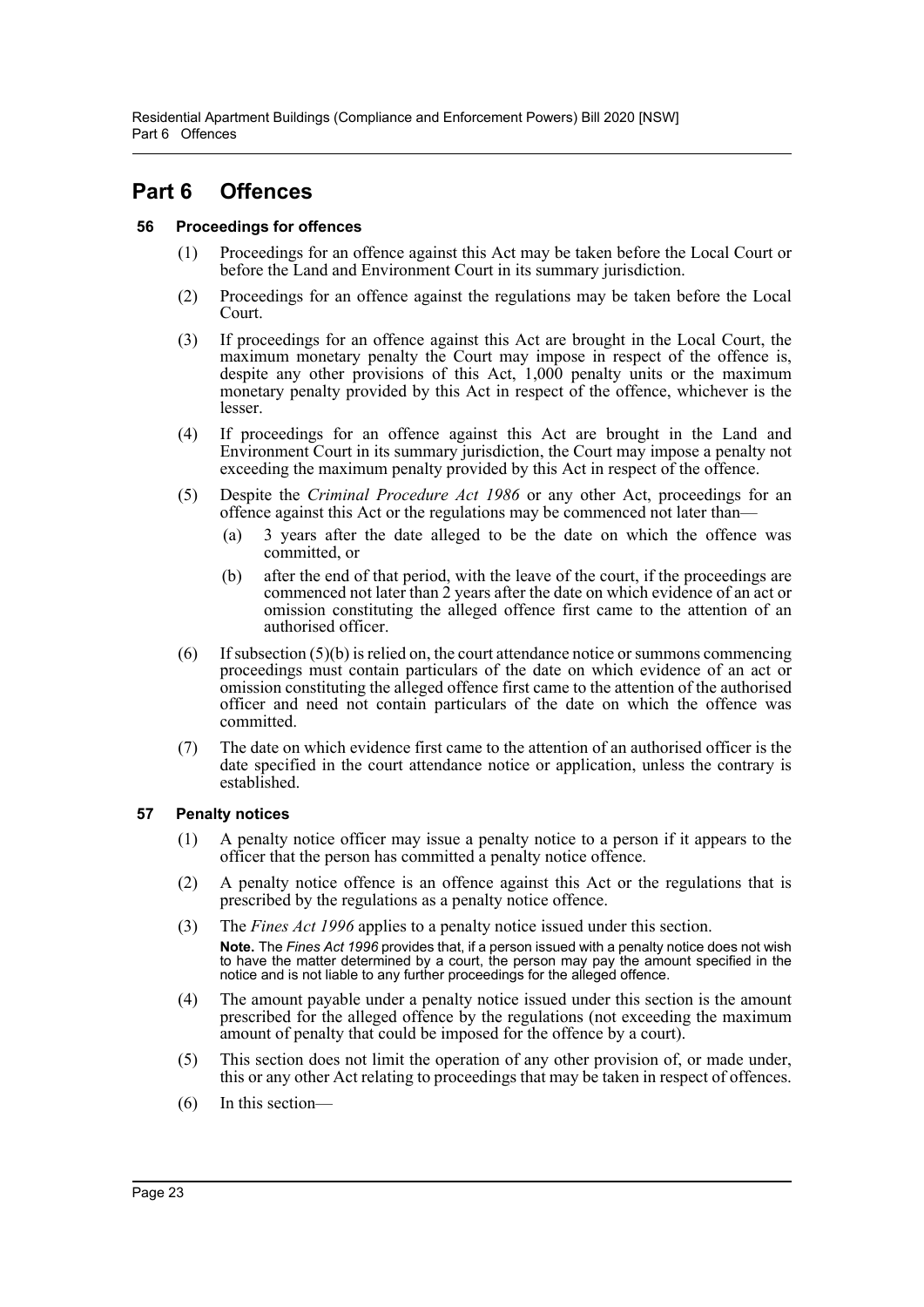*penalty notice officer* means any of the following persons designated by the Secretary as a penalty notice officer for the purposes of this section—

- (a) a member of staff of the Department,
- (b) a person prescribed by the regulations.

## <span id="page-26-0"></span>**58 Offences by bodies corporate**

- (1) If a body corporate contravenes, whether by act or omission, a provision of this Act or the regulations, each person who is a director of the body corporate or who is concerned in the management of the body corporate is taken to have contravened the same provision if the person knowingly authorised or permitted the contravention.
- (2) A person may be proceeded against and convicted under a provision pursuant to subsection (1) whether or not the body corporate has been proceeded against or been convicted under that provision.
- (3) Nothing in this section affects any liability imposed on a body corporate for an offence committed by the body corporate against this Act or the regulations.

## <span id="page-26-1"></span>**59 Continuing offences**

- (1) A person who is guilty of an offence because the person fails to comply with a requirement made by or under this Act or the regulations (whether the requirement is imposed by a notice or in any other way) to do or cease to do something, or cause something to cease, (whether or not within a specified period or before a particular time)—
	- (a) continues, until the requirement is complied with and despite the fact that any specified period has expired or time has passed, to be liable to comply with the requirement, and
	- (b) is guilty of a continuing offence for each day the contravention continues.
- (2) This section does not apply to an offence if the relevant provision of this Act or the regulations does not provide for a penalty for a continuing offence.
- (3) This section does not apply to the extent that a requirement of a notice is revoked.

## <span id="page-26-2"></span>**60 Onus of proof regarding reasonable excuse**

In any proceedings for an offence against a provision of this Act or the regulations, the onus of proving that a person had a reasonable excuse (as referred to in the provision) lies with the defendant.

## <span id="page-26-3"></span>**61 Building Commissioner**

A Building Commissioner is to be employed under the *Government Sector Employment Act 2013*.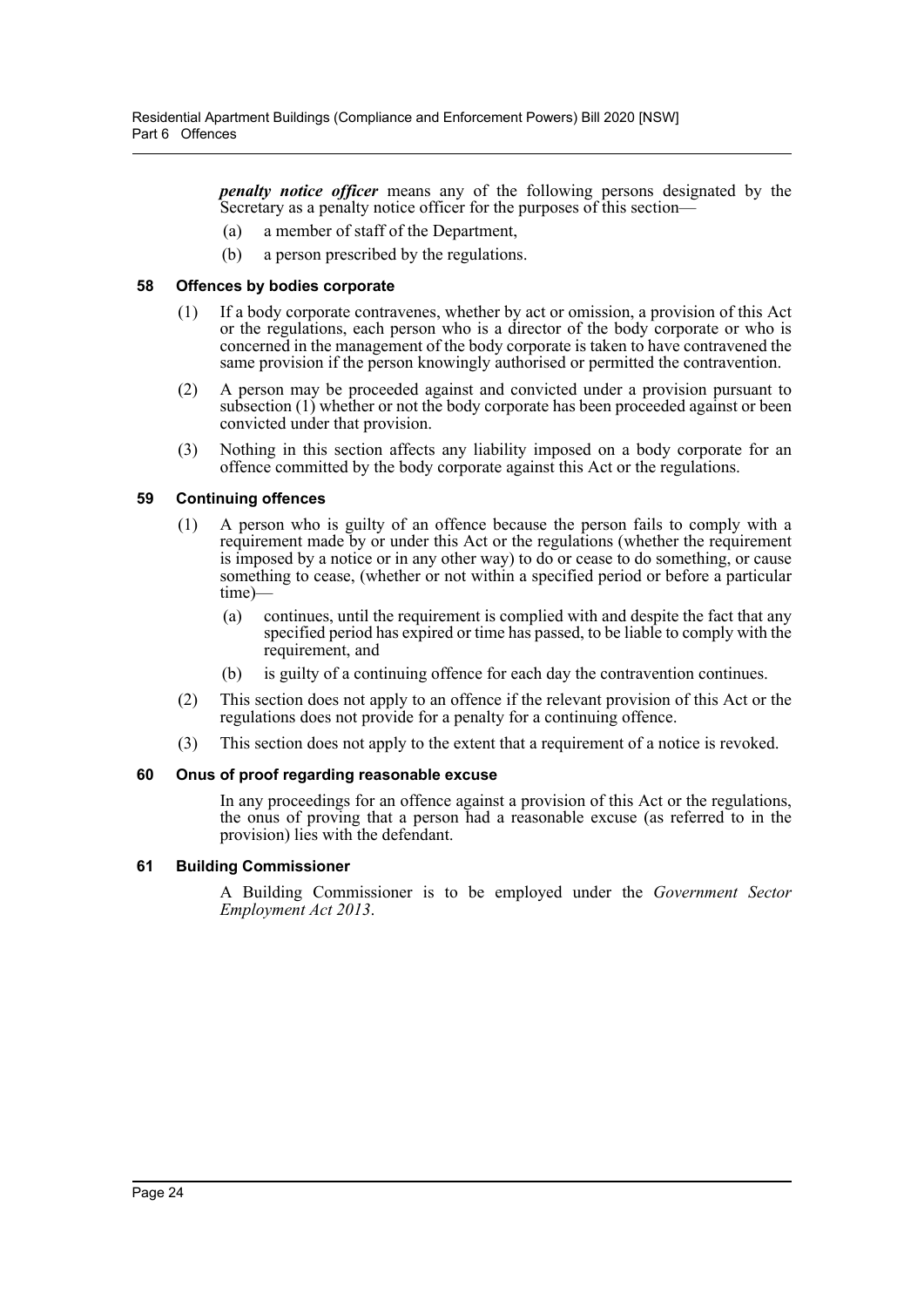# <span id="page-27-0"></span>**Part 7 Miscellaneous**

## <span id="page-27-1"></span>**62 Register of orders**

The Secretary is to—

- (a) keep a register containing—
	- (i) copies of all prohibition orders, building work rectification orders and stop work orders in force, and
	- (ii) other information prescribed by the regulations, and
- (b) cause the contents of the register to be made publicly available for inspection free of charge by the public on the Department's website.

## <span id="page-27-2"></span>**63 Delegation**

The Secretary may delegate the exercise of any function of the Secretary under this Act (other than this power of delegation) to—

- (a) the Building Commissioner and any other person employed in the Department, or
- (b) an employee of Fire and Rescue NSW, or
- (c) an employee of a council who is an authorised person under the *Local Government Act 1993*, or
- (d) any person, or any class of persons, authorised for the purposes of this section by the regulations.

## <span id="page-27-3"></span>**64 Disclosure and misuse of information**

- (1) A person must not disclose any information obtained in connection with the administration or execution of this Act unless that disclosure is made—
	- (a) with the consent of the person from whom the information was obtained, or
	- (b) in connection with the administration or execution of this Act, or
	- (c) for the purposes of any disciplinary or legal proceedings arising out of this Act or of any report of those proceedings, or
	- (d) in accordance with a requirement imposed under the *Ombudsman Act 1974*, or
	- (e) with other lawful excuse.
- (2) A person acting in the administration or execution of this Act must not use, either directly or indirectly, information acquired by the person in that capacity, being information that is not generally known but if generally known might reasonably be expected to affect materially the market value or price of any land, for the purpose of gaining either directly or indirectly an advantage for the person, or a person with whom the person is associated.
- (3) A person acting in the administration or execution of this Act, and being in a position to do so, must not, for the purpose of gaining either directly or indirectly an advantage for the person, or another person with whom the person is associated, influence the giving of any order under this Act.
- (4) In this section, a person is associated with another person if the person is the spouse, de facto partner, sibling, parent or child of the other person. Maximum penalty—50 penalty units.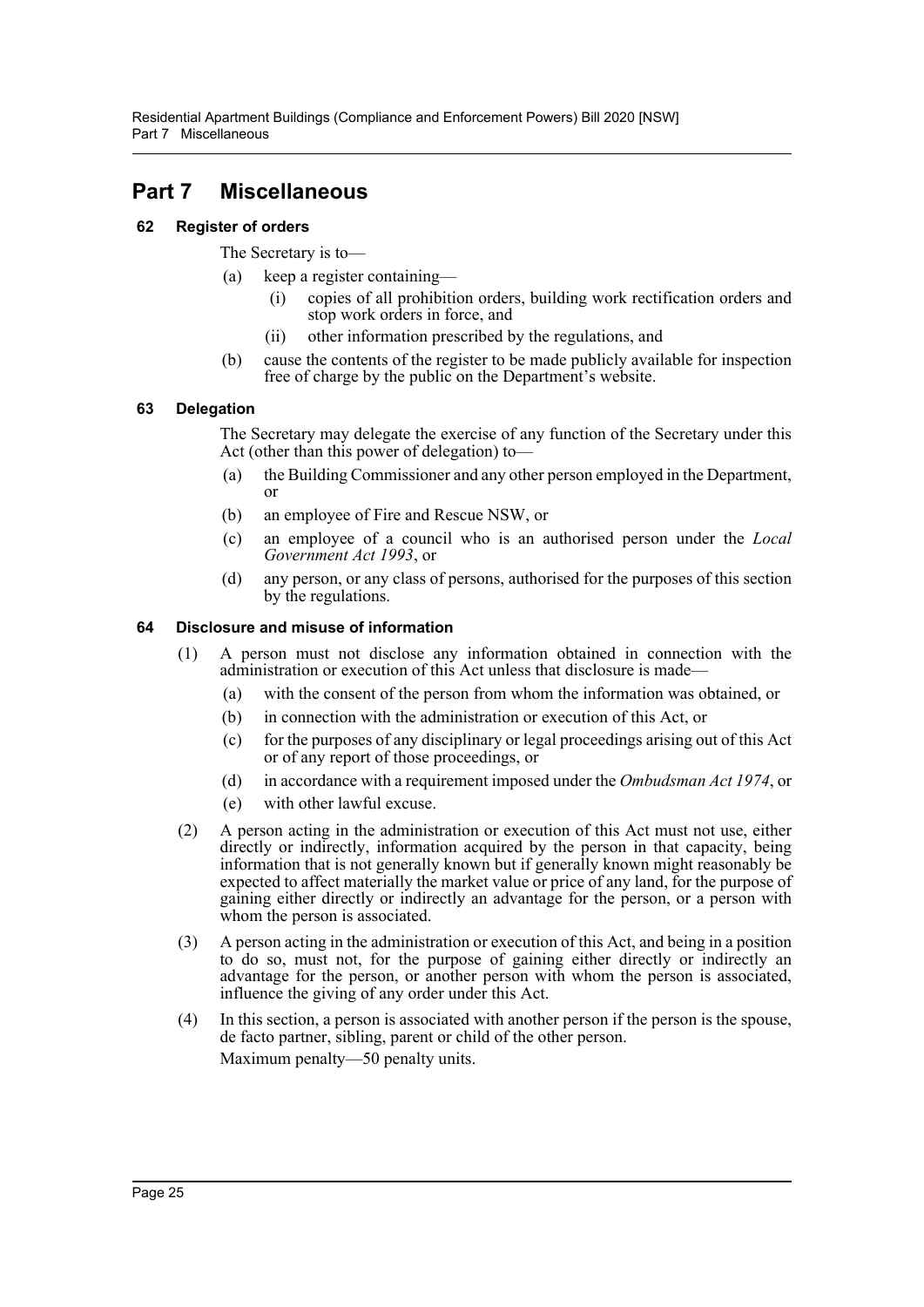Residential Apartment Buildings (Compliance and Enforcement Powers) Bill 2020 [NSW] Part 7 Miscellaneous

#### <span id="page-28-0"></span>**65 Exchange of information**

- (1) The Secretary may provide information to a relevant agency that is reasonably necessary for the purposes of enabling or assisting the relevant agency to regulate or take other action in respect of one or more of the following—
	- (a) developers and former developers of residential apartment buildings,
	- (b) residential apartment buildings,
	- (c) the carrying out of building work (including, without limitation, building work carried out by any contractor or subcontractor of a developer),
	- (d) prohibition orders,
	- (e) building work rectification orders,
	- (f) other matters prescribed by the regulations.
- (2) A relevant agency may provide information to the Secretary that is reasonably necessary for the purposes of enabling or assisting the Secretary to exercise the Secretary's functions under this Act.
- (3) Without limiting subsection (1), the Secretary may enter into an arrangement (an *information sharing arrangement*) with a relevant agency for the purposes of sharing or exchanging information held by the Secretary or the agency.
- (4) Under an information sharing arrangement, the Secretary and the relevant agency are, despite any other Act or law, authorised—
	- (a) to request and receive information held by the other party to the arrangement, and
	- (b) to disclose information to the other party.
- (5) Subsection (4) applies only to the extent that the information is reasonably necessary to assist in the exercise of functions of the Secretary under this Act or the functions of the relevant agency.
- (6) This section does not—
	- (a) require the Secretary to provide information to a relevant agency only in accordance with subsection (1), or with an information sharing arrangement, where that information can otherwise be lawfully provided, or
	- (b) limit the operation of another Act or law under which a relevant agency is authorised or required to disclose information to another person or body.
- (7) In this section
	- *relevant agency* means any of the following—
	- (a) a government sector agency,
	- (b) other persons or bodies prescribed by the regulations.

#### <span id="page-28-1"></span>**66 Personal liability**

- (1) A matter or thing done or omitted to be done by the following persons does not, if the matter or thing was done or omitted to be done in good faith for the purpose of exercising a function under this Act, subject the person or person so acting personally to any action, liability, claim or demand—
	- (a) the Secretary,
	- (b) an authorised officer,
	- (c) a person acting under the direction of the Secretary or an authorised officer.
- (2) However, that liability attaches instead to the Crown.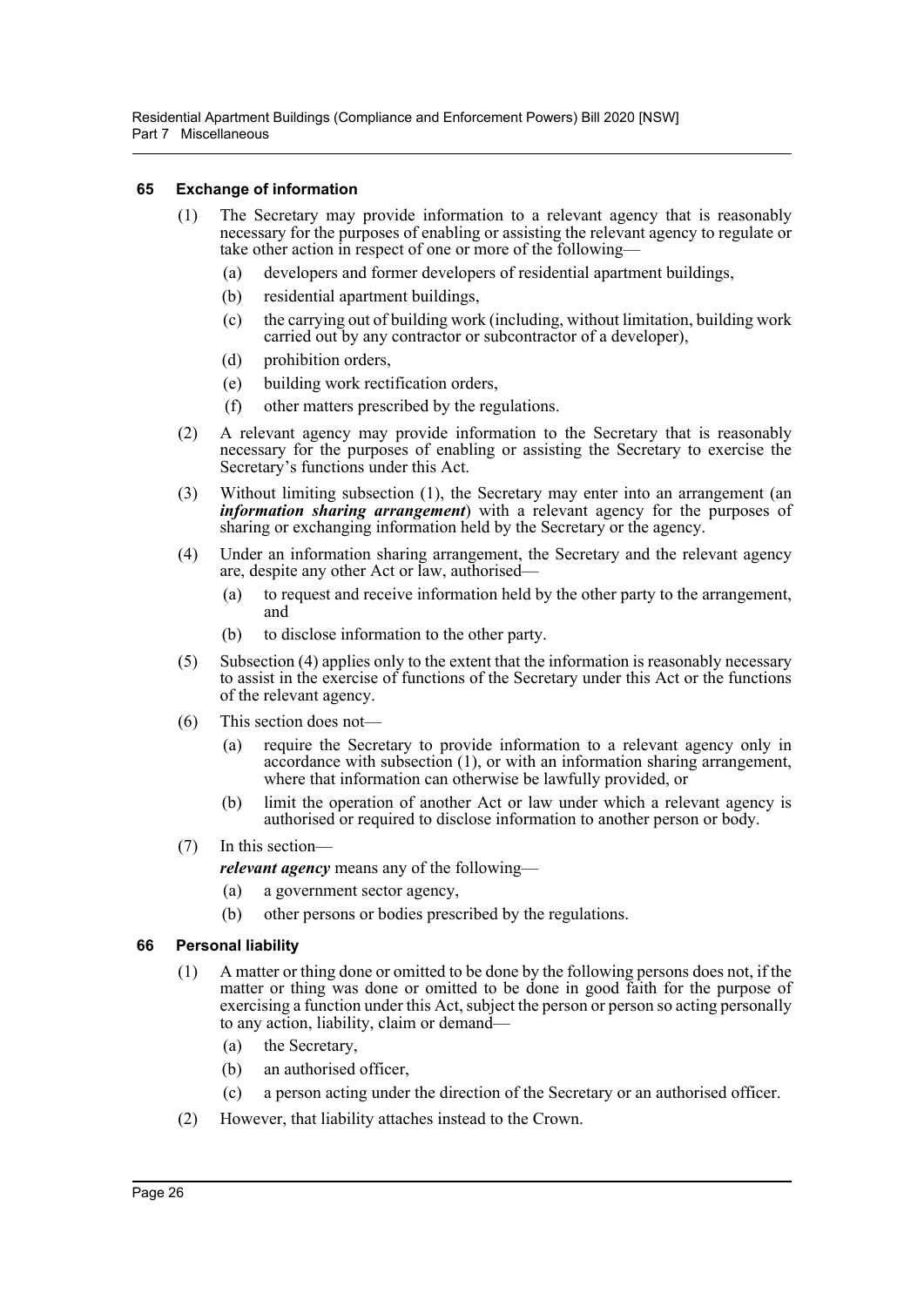Residential Apartment Buildings (Compliance and Enforcement Powers) Bill 2020 [NSW] Part 7 Miscellaneous

#### <span id="page-29-0"></span>**67 Service of documents**

- (1) A document that is authorised or required by this Act or the regulations to be given to any person may be given by any of the following methods—
	- (a) in the case of an individual—by personal delivery to the person,
	- (b) by post to the address specified by the person for the service of documents of that kind,
	- (c) in the case of an individual who has not specified any address—by post to the residential or business address of the person last known to the person serving the document,
	- (d) in the case of a corporation—by post to the registered office or any other office of the corporation or by leaving it at the office with a person apparently over the age of 16 years,
	- (e) by email to an email address specified by the person for the service of documents of that kind,
	- (f) by any other method authorised by the regulations for the service of documents of that kind.
- (2) Nothing in this section affects the operation of any provision of a law or of the rules of a court authorising a document to be served on a person by any other method.
- (3) In this section, *give* includes serve or send.

#### <span id="page-29-1"></span>**68 Regulations**

- (1) The Governor may make regulations, not inconsistent with this Act, for or with respect to any matter that by this Act is required or permitted to be prescribed or that is necessary or convenient to be prescribed for carrying out or giving effect to this Act.
- (2) Without limiting subsection (1), the regulations may make provision with respect to the following—
	- (a) prohibition orders and building work rectification orders,
	- (b) notices and notifications under this Act,
	- (c) appeals,
	- (d) the keeping of records for the purposes of this Act,
	- (e) the keeping of registers for the purposes of this Act,
	- (f) the fees payable under this Act or the regulations and the refund, reduction or waiver of any fees.
- (3) A regulation may apply, adopt or incorporate a publication as in force at a particular time or as in force from time to time.
- (4) A regulation may create an offence punishable by a penalty not exceeding 200 penalty units in the case of a body corporate or 100 penalty units in any other case.

## <span id="page-29-2"></span>**69 Review of Act**

- (1) The Public Accountability Committee of the Legislative Council is to review this Act—
	- (a) to consider the functions exercised or delegated by the Secretary, and
	- (b) to determine whether the policy objectives of the Act remain valid and whether the terms of the Act remain effective for securing those objectives, and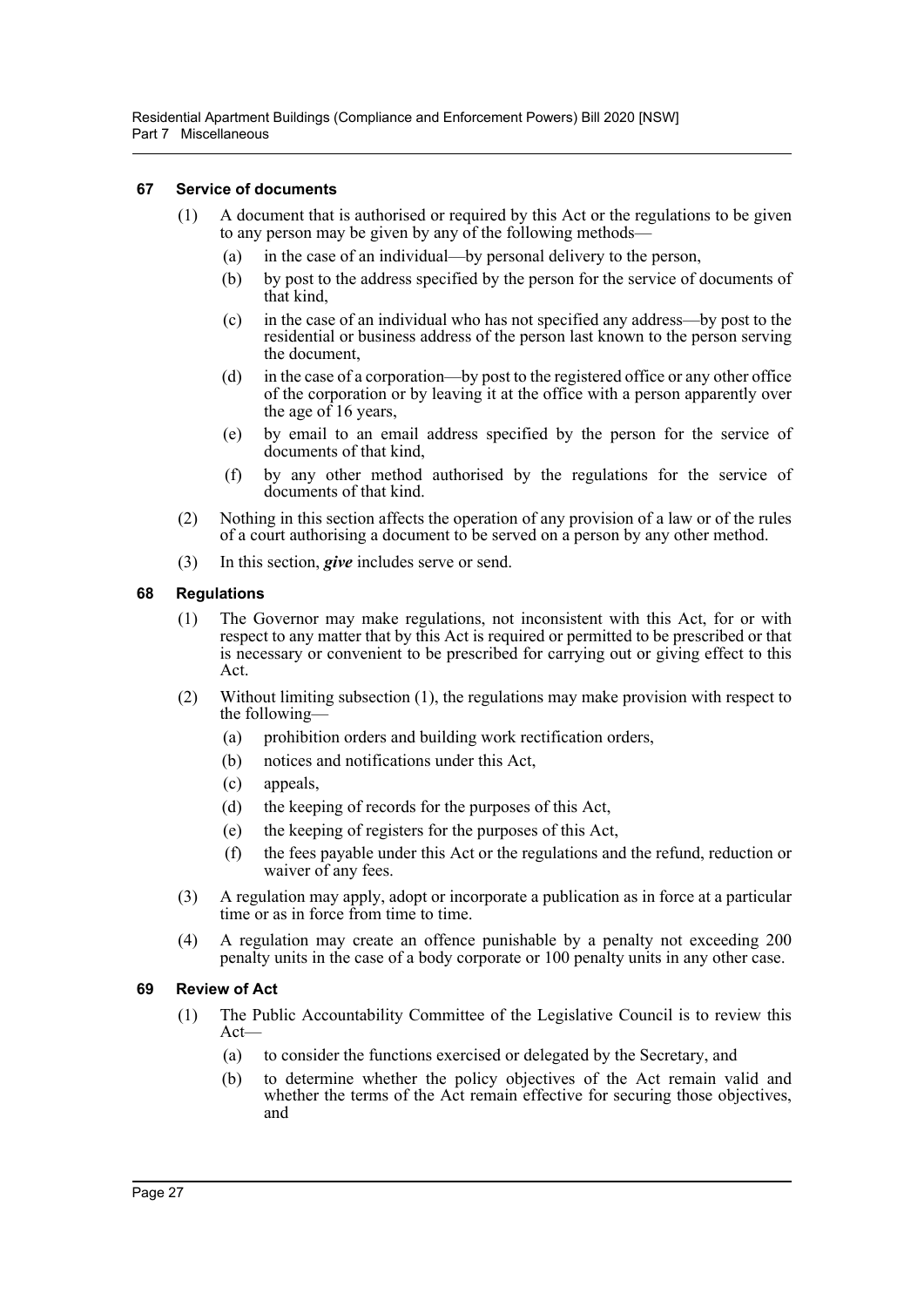- (c) to consider the desirability of establishing an independent NSW Building Commission to instead exercise the regulatory and oversight functions under this Act and other Acts relating to the construction of buildings.
- (2) The review is to be undertaken as soon as possible after 30 March 2022.
- (3) A report on the outcome of the review is to be tabled in the Legislative Council by 30 June 2022 (or by a later day determined by the Committee).
- (4) The Minister is to table in the Legislative Council a written response to the report within 3 months after the tabling of the report.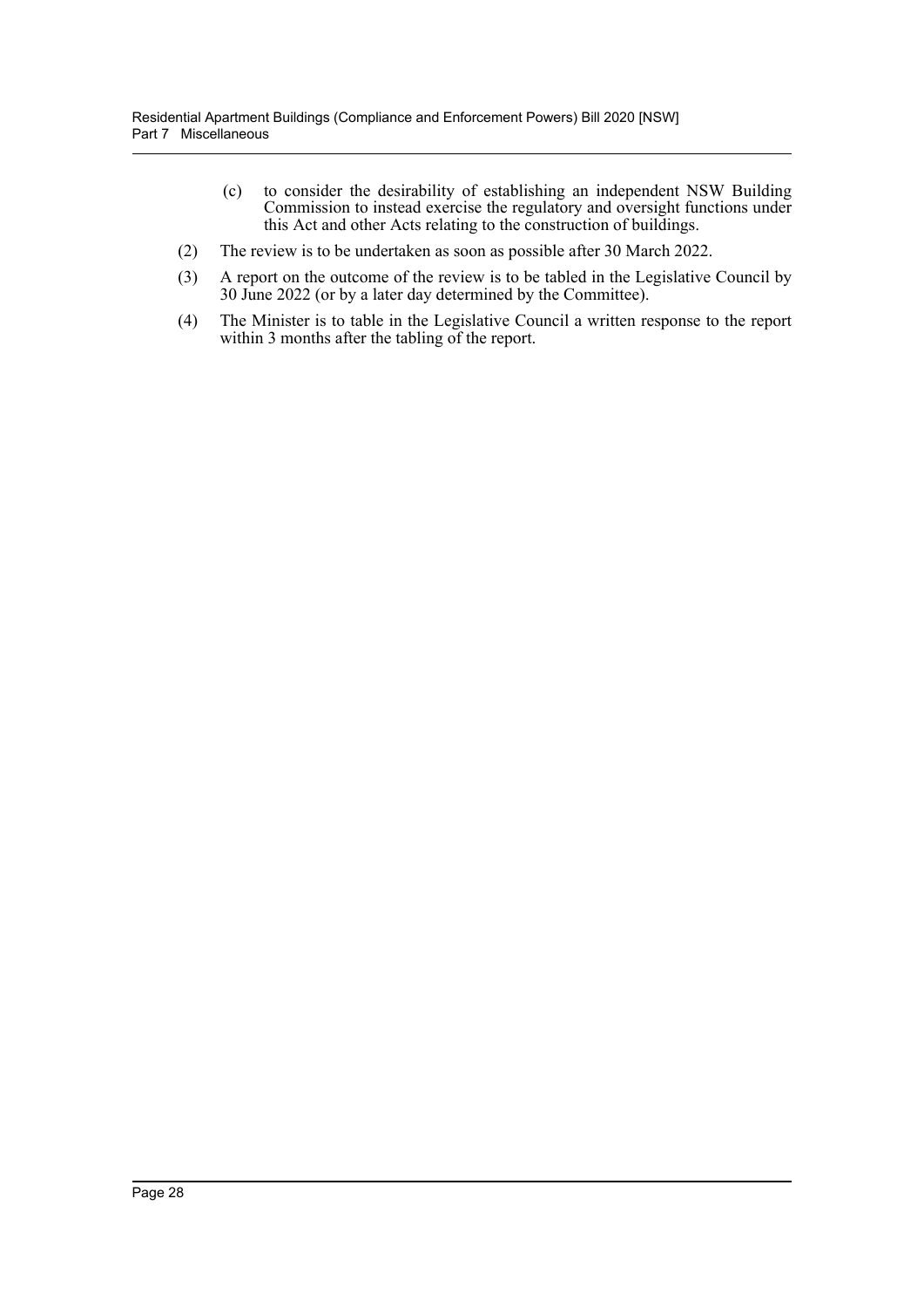# <span id="page-31-0"></span>**Schedule 1 Savings, transitional and other provisions**

## **Part 1 General**

## **1 Regulations**

- (1) The regulations may contain provisions of a savings or transitional nature consequent on the enactment of this Act or any Act that amends this Act.
- (2) Any such provision has effect despite anything to the contrary in this Schedule. The regulations may make separate savings and transitional provisions or amend this Schedule to consolidate the savings and transitional provisions.
- (3) Any such provision may, if the regulations so provide, take effect from the date of assent to the Act concerned or a later date.
- (4) To the extent to which any such provision takes effect from a date that is earlier than the date of its publication on the NSW legislation website, the provision does not operate so as—
	- (a) to affect, in a manner prejudicial to any person (other than the State or an authority of the State), the rights of that person existing before the date of its publication, or
	- (b) to impose liabilities on any person (other than the State or an authority of the State) in respect of anything done or omitted to be done before the date of its publication.

## **Part 2 Provisions consequent on enactment of this Act**

## **2 Transitional period**

In this Part, *transitional period* means the period of 6 months beginning on the commencement of this Part.

## **3 Existing building work**

- (1) Section [7](#page-7-1) does not apply to an application for an occupation certificate for any part of a residential apartment building made during the transitional period.
- (2) A developer in relation to building work must not, during the transitional period, cause or permit an application to be made for an occupation certificate for any part of a residential apartment building for which the building work is being or was carried out unless the developer notified the Secretary, or caused the Secretary to be notified, of that proposed application within 14 days after the commencement of this Part.
- (3) Sections [7–](#page-7-1)[9](#page-8-0) apply to a developer making an application for an occupation certificate during the transitional period—
	- (a) as if references in those provisions to notice under section [7](#page-7-1) were a reference to notice under subclause (2), and
	- (b) as if the references in those provisions to the notice being given less than 6 months before the application for the occupation certificate was made were a reference to the notice being given within 14 days after the commencement of this Part, and
	- (c) with all other necessary modifications.

## **4 Meaning of "building element" during transitional period**

(1) During the transitional period, *building element* includes the following—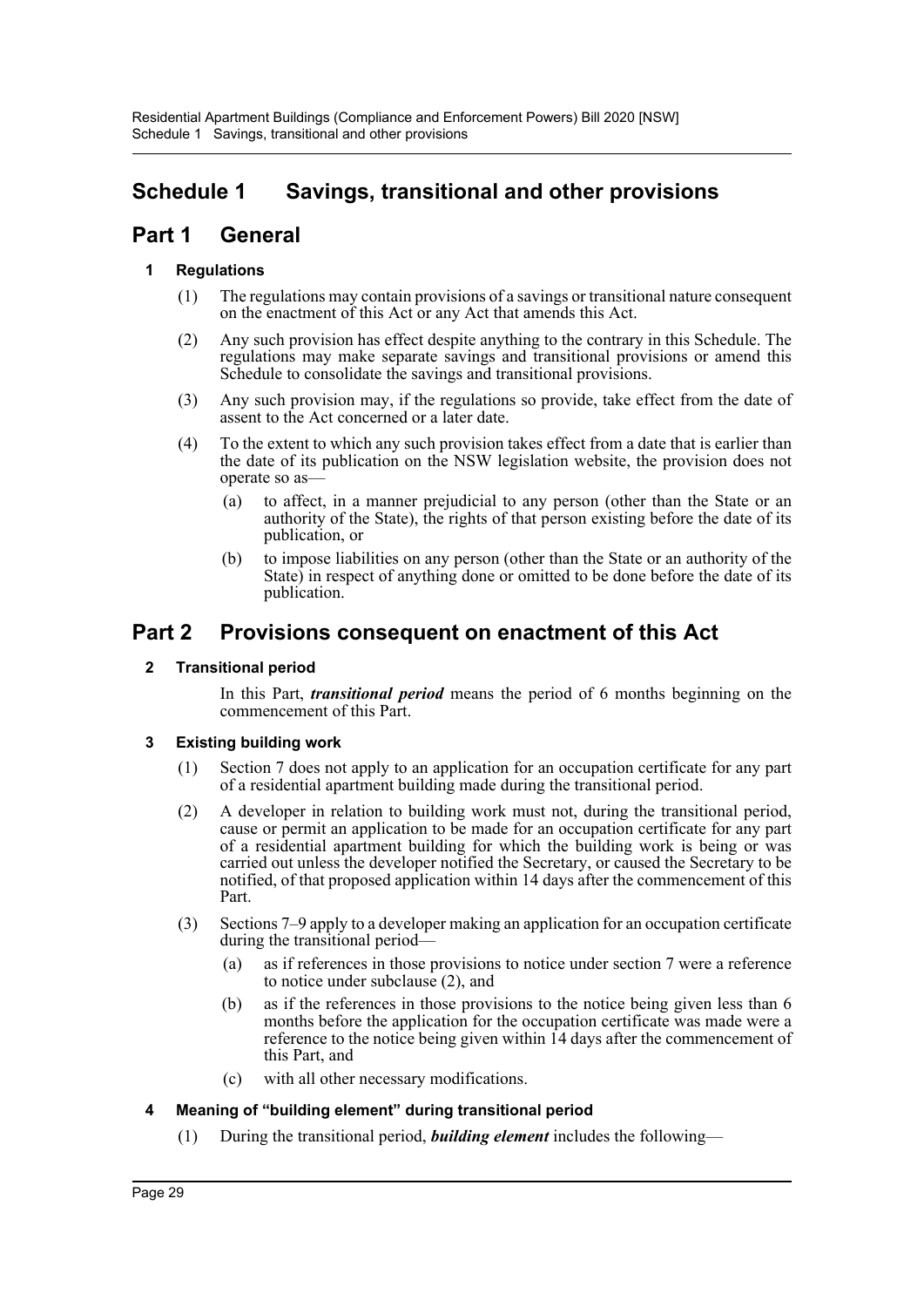- (a) the fire safety systems for a building within the meaning of the *Building Code of Australia*,
- (b) waterproofing,
- (c) an internal or external load-bearing component of a building that is essential to the stability of the building, or a part of it (including but not limited to in-ground and other foundations and footings, floors, walls, roofs, columns and beams),
- (d) a component of a building that is part of the building enclosure,
- (e) those aspects of the mechanical, plumbing and electrical services of a building that are required to achieve compliance with the *Building Code of Australia*,
- (f) other things prescribed by the regulations for the purposes of this clause.
- (2) The regulations may exclude things from being building elements for the purposes of the Act during the transitional period.
- (3) In this clause—

*above grade wall* means a wall above the level of the ground surrounding a building. *below grade wall* means a wall below the level of the ground surrounding a building. *building enclosure* means the part of the building that physically separates the interior environment of the building from the exterior environment, including roof systems, above grade and below grade walls (including windows and doors).